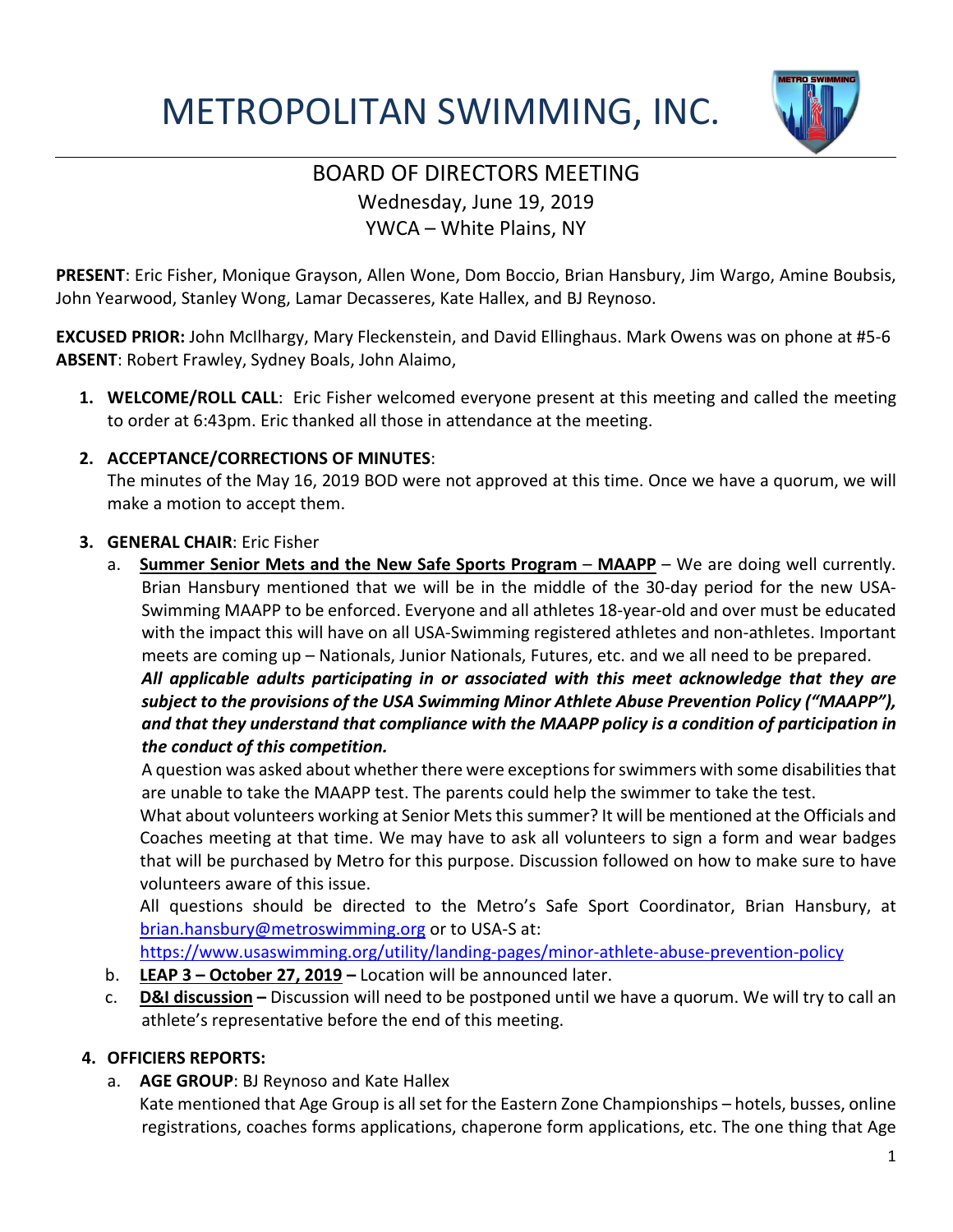Group is looking to do is to make sure that Metro includes some athletes with disabilities to participate in the meet. Each LSC can have 2 athletes 12-Under and 2 athletes 13-over with disabilities to compete in the meet. How about Outreach Swimmers? As far as Kate knows, outreach athletes get a 55% discount on everything. Dom added that it also depends on whether they have 1 event or 6 events! Outreach swimmers need to get in touch with the Age Group Chairs before signing up for Zones. VA Swimming may be considering waving entry fees for outreach swimmers but other LSCs still have expenses for hotels, food, busses, etc. Fees for Zones were raised by \$30.00 due to increased fee for general apparels and fees for online charges. In addition, in the hope of getting more chaperones to sign up, the Finance Committee approved to cover the cost to up to \$75.00 for applications, background check, etc. Discussion followed.

b. **SENIOR CO-CHAIRS**: Jim Wargo and John Alaimo

Jim Wargo attended this meeting. Emily Escobedo (COND) and Ryan Held (NYAC) are going to represent Metro on the International Swimming League. Emily Escobedo will also compete at the World University games in Naples, Italy, at the beginning of July. Newest OT qualifier as of 6/19/2019 is Morgan Rinn (LIE). Jim will not be present at the first 2 days of Senior Mets, but John Alaimo will be there. Jim attended the National Team Summit in Colorado Springs. It was a great experience. Contact Jim for more information.

- c. **SECRETARY**: Monique Grayson No report.
- d. **ATHLETES REPRESENTATIVES**: Mark Owens (Sr. Rep) and Stanley Wong (at Large) No reports
- e. **TECHNICAL PLANNING**: David Ellinghaus

No report. Dom mentioned that David is planning on working on the Single Age Time Standards for 2020.

- f. **SAFETY CHAIR**: John McIlhargy No report
- g. **OFFICE MANAGER**: Mary Fleckenstein

Online payments are working great. Took a bit of rearranging processes in the office, but it is working well. A membership report by club is attached as well. We are holding steady with membership. Two clubs are seriously past due on payments. Both have received updated invoices. Both have been

told no sanctions will be issued until paid. Some summer meets are in jeopardy if a payment does not come in. They have been told their sanctions may be pulled.

Grassi and Company are working hard to get the books all caught up. They have been fixing items that have been outstanding since 2015.

MAAPP - clubs have been told and Mary will send a reminder email that June 23rd is coming soon. Reminder to all - The 30-day grace period is only for June 23 to July 23 - not after that. Not many athletes have completed it yet at this time!

### h. **ADMINISTRATIVE VICE CHAIR**: Dom Boccio

Except for some missing payments from the delinquent teams, all the LCM meets surcharges have been paid at this time. Still some issues with sessions lengths!

### i. **DIVERSITY**: Amine Boubsis and Lamar DeCasseres

BJ Reynoso attended the Eastern Zone Diversity Camp at the University of Maryland, College Park, June 6-9, 2019. Five swimmers from Metro attended the camp! Really great experience for swimmers and coaches.

Donations have been received from many and were given to outreach swimmers. Thanks to all that participated in the drive. Lamar has reached out to most teams about weaving meet fees for outreach swimmers and the response has been overwhelmingly positive! He is still waiting to hear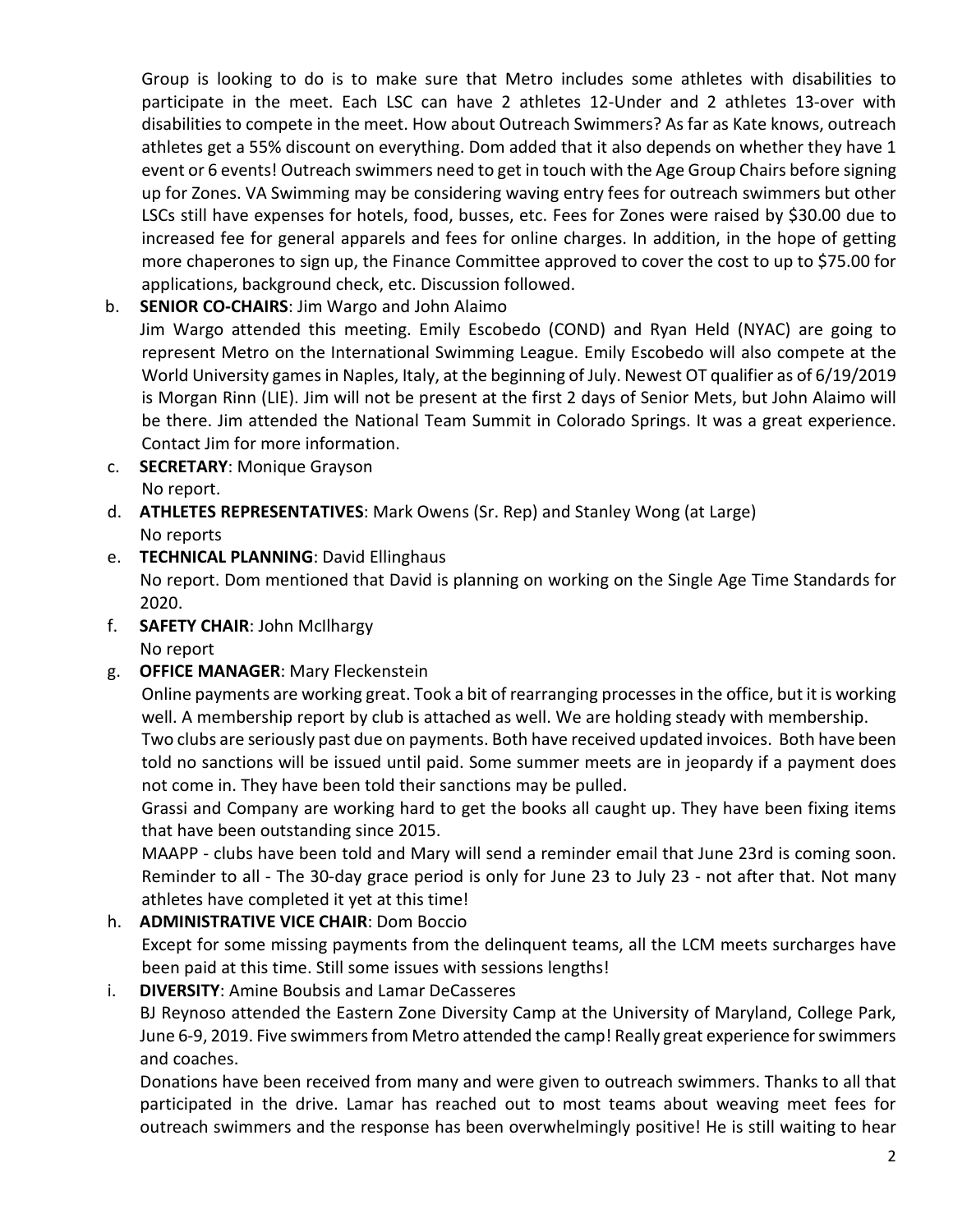from 2 teams. Many thanks to Sachem Swim Club for being the first one to make it happened! Brian Hansbury mentioned that the Metro is really trying for the athletes to reach a higher level, and that one swimmer will be able to attend Senior Mets because of this.

### j. **FINANCE CHAIR**: Allen Wone

There will be a Finance Committee meeting in July. Changes to the budget need to be submitted by July  $1<sup>st</sup>$ .

Two (2) Metro clubs are severely delinquent currently. Long discussion followed on way to impose sanctions on those clubs. Besides pulling their meet sanctions, what other penalties will be imposed on those teams? A policy for late payment must be in place. Charges to their credit cards will no longer being accepted as everything will be done electronically. The 2 clubs are currently not in good standing! Their swimmers may have to swim unattached, but they can't swim as a team.

### **5. OLD/UNFINISHED BUSINESS**:

- a. Senior Athletes' Re. Mark Owens was called on the phone at this time. We now have a quorum.
- b. A motion to accept the minutes of May 16, 2019 was made, seconded and approved by all. **Motion carries.**

### **6. NEW BUSINESS**

- a. Discussion on the D&I proposal that was approved by the Finance Committee. A motion was made to add \$5,000.00 additional funds in the budget for Outreach for 2019-20. Discussion followed. This would amount to \$50.00 per swimmer. This motion was seconded and approved by all. **Motion carries.**
- b. Outreach and Senior Mets. A motion was made to use some of the money from Senior Mets to allow Outreach swimmers into the meet. Funds would come from the Senior Mets budget. Motion was seconded and approved by all. **Motion carries**.
- c. Amine Boubsis will check with Senior and Age Group Chairs about hosting a coaches' clinic, either in September or October.
- d. Question about taxes and streamlining of reimbursement system. Allen Wone responded that there will be a line about this in next year's budget which needs to be approved by HOD in September.

### **Next Meeting – HOD - September 2019 (TBA) unless BOD is needed before.**

A motion to adjourn the meeting was made, seconded and approved by all. **Motion carries**. Meeting adjourned at 7:58pm.

Respectfully submitted by Monique Grayson July 7, 2019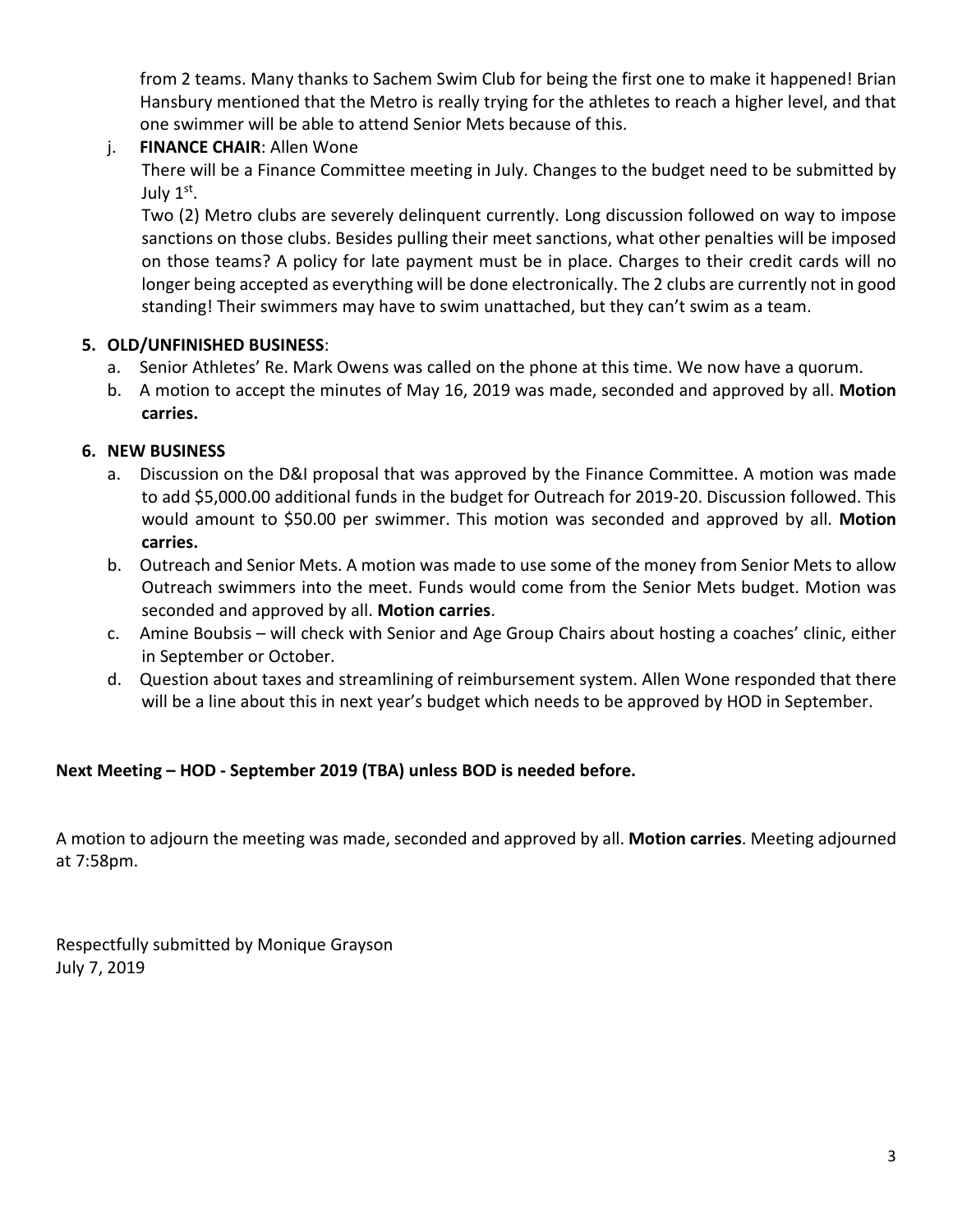

**99 Sheep Pasture Road, Port Jefferson, NY 11777 (631) 736-6422 - FAX (631) 938-7418 Email address: metro.office@metroswimming.org**



### **BOARD OF DIRECTORS MEETING Wednesday June 19th , 2019 YWCA**

1: CALL TO ORDER, WELCOME, and INTRODUCTIONS:

Excused prior to meeting: Dave E., John M. ,Mark Owens

Roll Call:

NOT PRESENT

2: ACCEPTANCE/CORRECTIONS OF MINUTES:

### Reports of officers

3: GENERAL CHAIR: Eric Fisher: Welcome –General Updates

- Sr. Mets
- $\cdot$  Leap 3 October 27<sup>th</sup> Location TBD
- D&I discussion
- MAAP

4: OFFICERS REPORTS: (\*\*additional information or officer request for specific time) France CHAIR: Eric Fisher: Welcome --General Updates<br>• Sr. Mets<br>• Leap 3 October 27<sup>th</sup> Location TBD<br>• D&I discussion<br>• MAAP<br>OFFICERS REPORTS: (\*\*additional information or officer request for<br>• SECRETARY REPORT: Monique Gr FRAL CHAIR: Eric Fisher: Welcome --General L<br>
• Sr. Mets<br>
• Leap 3 October 27<sup>th</sup> Location TBD<br>
• D&I discussion<br>
• MAAP<br>
OFFICERS REPORTS: (\*\*additional information or or<br>
• SECRETARY REPORT: Monique Grayson<br>
• FINANCE CH

- 
- 
- SENIOR CHAIR: John Alaimo/Jim Wargo
- ADMINISTRATIVE VICE CHAIR: Dom Boccio
- AGE GROUP CHAIR: BJ Reynoso/Kate Hallex
- COACHES REPRESENTATIVE: John Yearwood
- ATHLETES' REPRESENTATIVES: Mark Owens/Sydney Boals
- TECHNICAL PLANNING: David Ellinghaus
- SAFETY COORDINATOR: John Mcllhargy
- SAFE SPORT COORDINATOR: Brian Hansbury
- At Large Athletes: Stanley Wong/ Robert Frawley
- 5. OFFICE MANAGER: Mary Fleckenstein
- 6. UNFINISHED/OLDBUSINESS:
- 7. NEW BUSINESS
- 8. NEXT MEETING: September TBD

Adjournment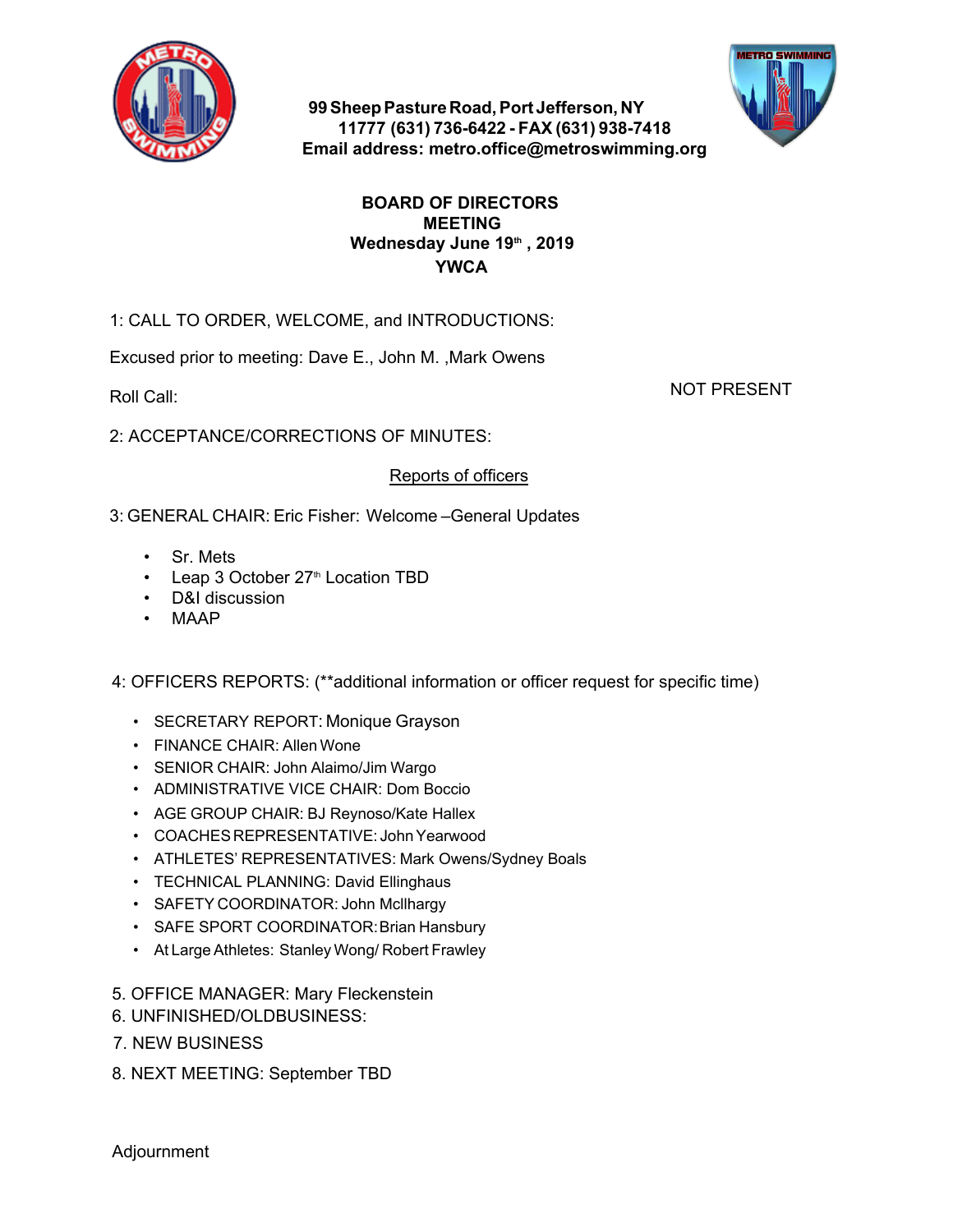# Metropolitan Swimming Inc.

BALANCE SHEET

As of June 17, 2019

|                                            | <b>TOTAL</b>   |
|--------------------------------------------|----------------|
| ASSETS                                     |                |
| <b>Current Assets</b>                      |                |
| <b>Bank Accounts</b>                       |                |
| 1001 Checking                              | 529,835.92     |
| 1005 Savings - Chase                       | 65,697.20      |
| 1072 Bill.com Money Out Clearing           | 43.00          |
| <b>Total Bank Accounts</b>                 | \$595,576.12   |
| <b>Accounts Receivable</b>                 |                |
| 1100 Accounts Receivable                   | 42,453.61      |
| <b>Total Accounts Receivable</b>           | \$42,453.61    |
| Other Current Assets                       |                |
| 1007 Fidelity & Guaranty                   | 222,280.34     |
| 1008 National Integrity                    | 220,848.36     |
| 1200 Prepaid Expenses                      | 0.00           |
| 1210 Credit Card Receivables               | 0.00           |
| <b>Undeposited Funds</b>                   | 1,418.00       |
| <b>Total Other Current Assets</b>          | \$444,546.70   |
| <b>Total Current Assets</b>                | \$1,082,576.43 |
| <b>Fixed Assets</b>                        |                |
| 1300 Furniture & Fixtures                  | 3,125.89       |
| Depreciation                               | -156.30        |
| <b>Original Cost</b>                       | 0.00           |
| <b>Total 1300 Furniture &amp; Fixtures</b> | 2,969.59       |
| 1301 Hall of Fame - Lehman                 | 24,751.97      |
| Depreciation                               | $-3,646.86$    |
| Total 1301 Hall of Fame - Lehman           | 21,105.11      |
| <b>Total Fixed Assets</b>                  | \$24,074.70    |
| <b>TOTAL ASSETS</b>                        | \$1,106,651.13 |
| <b>LIABILITIES AND EQUITY</b>              |                |
| Liabilities                                |                |
| <b>Current Liabilities</b>                 |                |
| <b>Accounts Payable</b>                    |                |
| <b>Accounts Payable</b>                    | 693.00         |
| <b>Total Accounts Payable</b>              | \$693.00       |
| <b>Credit Cards</b>                        |                |
| 2200 American Express                      | 0.00           |
| <b>Total Credit Cards</b>                  | \$0.00         |
| <b>Other Current Liabilities</b>           |                |
| 2001 Accrued Expense                       | 0.00           |
| 2005 Deferred Revenue                      | 0.00           |
| <b>Total Other Current Liabilities</b>     | \$0.00         |
| <b>Total Current Liabilities</b>           | \$693.00       |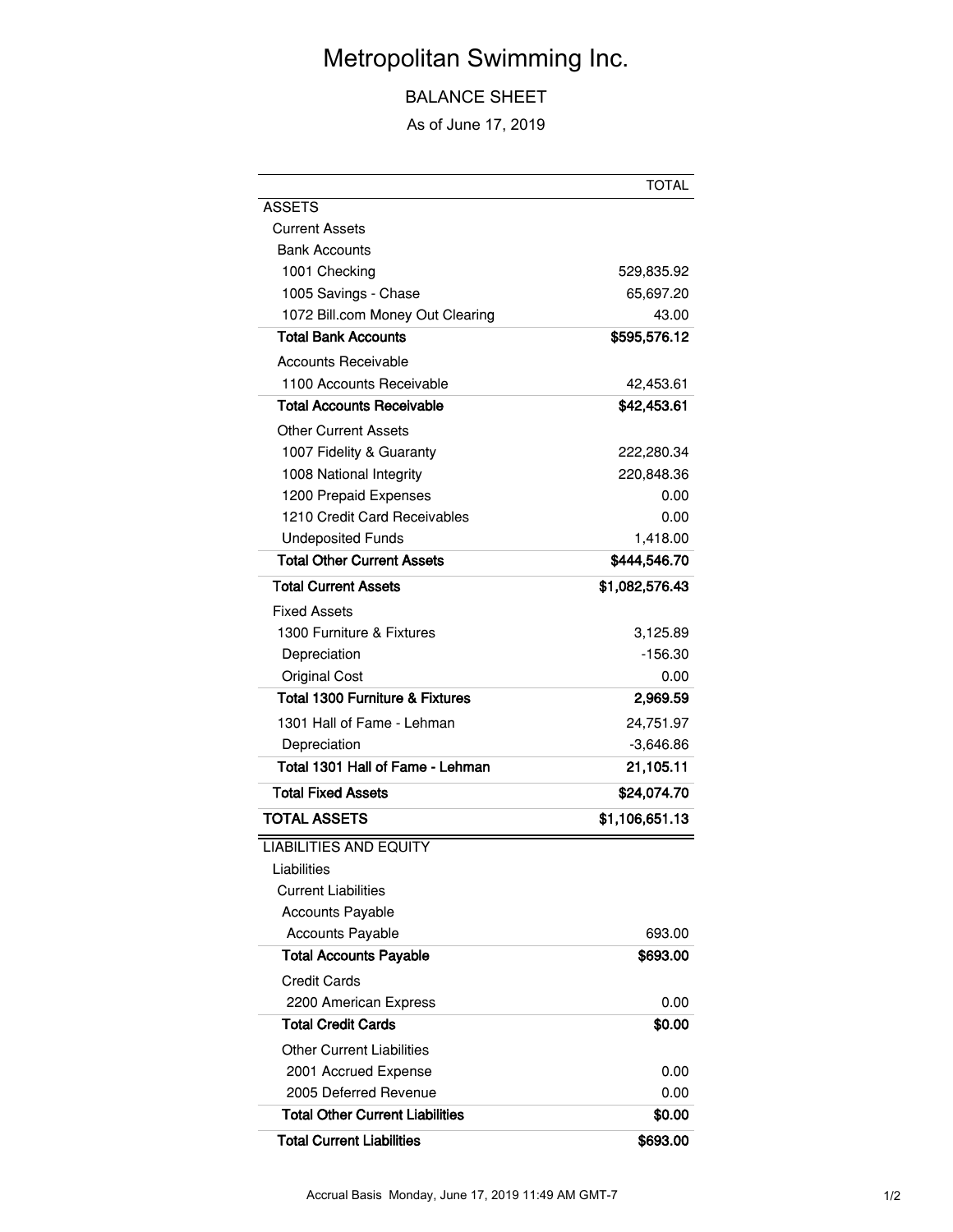|                               | TOTAL          |
|-------------------------------|----------------|
| Total Liabilities             | \$693.00       |
| Equity                        |                |
| 3900 Retained Earnings        | 951,484.64     |
| <b>Opening Balance Equity</b> | 0.00           |
| Net Income                    | 154,473.49     |
| <b>Total Equity</b>           | \$1,105,958.13 |
| TOTAL LIABILITIES AND EQUITY  | \$1,106,651.13 |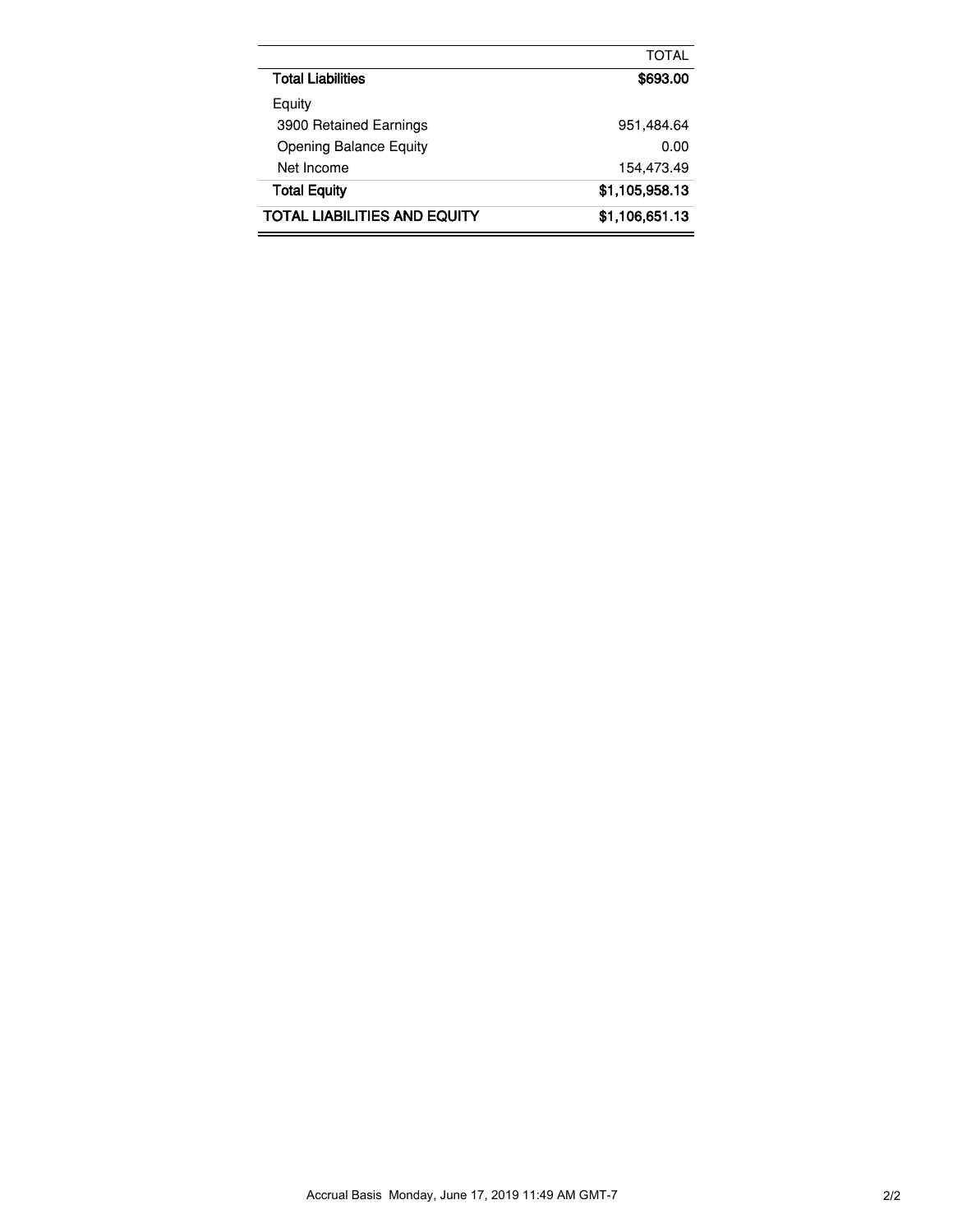### Metropolitan Swimming Inc.

### BUDGET VS. ACTUALS: FY 2018-19 BUDGET - FY19 P&L

### September 2018 - August 2019

|                                      | <b>TOTAL</b>  |               |                    |             |  |  |
|--------------------------------------|---------------|---------------|--------------------|-------------|--|--|
|                                      | <b>ACTUAL</b> | <b>BUDGET</b> | <b>OVER BUDGET</b> | % OF BUDGET |  |  |
| Income                               |               |               |                    |             |  |  |
| 5000.00 General Income Accts         |               |               |                    |             |  |  |
| 5001.00 Investment Income            |               |               |                    |             |  |  |
| 5001.10 Interest Income              | 2,946.57      |               | 2,946.57           |             |  |  |
| 5001.20 Dividend Income              |               | 5,000.00      | $-5,000.00$        |             |  |  |
| Total 5001.00 Investment Income      | 2,946.57      | 5,000.00      | $-2,053.43$        | 58.93 %     |  |  |
| 5002.00 Fee & Surcharge              |               |               |                    |             |  |  |
| 5002.10 Sanctions Fee                | 16,025.00     | 20,000.00     | $-3,975.00$        | 80.13%      |  |  |
| 5002.15 Post Meet Fee (20%)          | 251,985.40    | 300,000.00    | $-48,014.60$       | 84.00%      |  |  |
| 5002.17 Senior Surcharge             |               | 1,000.00      | $-1,000.00$        |             |  |  |
| 5002.18 JO Surcharge                 |               | 16,000.00     | $-16,000.00$       |             |  |  |
| 5002.19 Silver/Bronze Surcharge      | 14,656.00     | 6,000.00      | 8,656.00           | 244.27%     |  |  |
| Total 5002.00 Fee & Surcharge        | 282,666.40    | 343,000.00    | $-60,333.60$       | 82.41%      |  |  |
| 5005.10 Fines                        |               |               |                    |             |  |  |
| 5005.17 Admins Fines                 | 8,119.00      | 4,500.00      | 3,619.00           | 180.42%     |  |  |
| 5005.18 Junior fines                 |               | 100.00        | $-100.00$          |             |  |  |
| 5005.19 Senior Fines                 | 750.00        | 100.00        | 650.00             | 750.00%     |  |  |
| <b>Total 5005.10 Fines</b>           | 8,869.00      | 4,700.00      | 4,169.00           | 188.70%     |  |  |
| 5006.00 Registrations                |               |               |                    |             |  |  |
| 5006.10 Club-Received                | 16,700.00     | 18,000.00     | $-1,300.00$        | 92.78%      |  |  |
| 7006.10 Club-Paid                    | $-5,950.00$   | $-6,000.00$   | 50.00              | 99.17%      |  |  |
| Total 5006.10 Club-Received          | 10,750.00     | 12,000.00     | $-1,250.00$        | 89.58%      |  |  |
| 5006.20 Athlete-Received             | 753,047.95    | 700,000.00    | 53,047.95          | 107.58%     |  |  |
| 7006.20 Athlete-Paid                 | $-618,530.00$ | $-580,000.00$ | $-38,530.00$       | 106.64%     |  |  |
| Total 5006.20 Athlete-Received       | 134,517.95    | 120,000.00    | 14,517.95          | 112.10%     |  |  |
| 5006.30 Non Athlete-Received         | 69,840.00     | 70,000.00     | $-160.00$          | 99.77%      |  |  |
| 7006.30 Non Athlete-Paid             | $-59,694.00$  | $-58,000.00$  | $-1,694.00$        | 102.92%     |  |  |
| Total 5006.30 Non Athlete-Received   | 10,146.00     | 12,000.00     | $-1,854.00$        | 84.55%      |  |  |
| 5006.40 Transfers-Received           | 4,045.00      | 3,000.00      | 1,045.00           | 134.83%     |  |  |
| 5006.50 Flex Athletic-Received       | 4,560.00      |               | 4,560.00           |             |  |  |
| 7006.50 Flex Athletic-Paid           | $-970.00$     |               | $-970.00$          |             |  |  |
| Total 5006.50 Flex Athletic-Received | 3,590.00      |               | 3,590.00           |             |  |  |
| Total 5006.00 Registrations          | 163,048.95    | 147,000.00    | 16,048.95          | 110.92%     |  |  |
| 5010.00 Bounced Check Fee            |               |               |                    |             |  |  |
| 5010.10 Bounced Check Fee            | 0.00          |               | 0.00               |             |  |  |
| Total 5010.00 Bounced Check Fee      | 0.00          |               | 0.00               |             |  |  |
| 5011.00 Misc - Office                | $-166.83$     |               | $-166.83$          |             |  |  |
| 5014.00 Sales                        | 1,125.00      |               | 1,125.00           |             |  |  |
| Total 5000.00 General Income Accts   | 458,489.09    | 499,700.00    | -41,210.91         | 91.75%      |  |  |
| <b>Total Income</b>                  | \$458,489.09  | \$499,700.00  | $$ -41,210.91$     | 91.75%      |  |  |
| <b>GROSS PROFIT</b>                  | \$458,489.09  | \$499,700.00  | $$ -41,210.91$     | 91.75%      |  |  |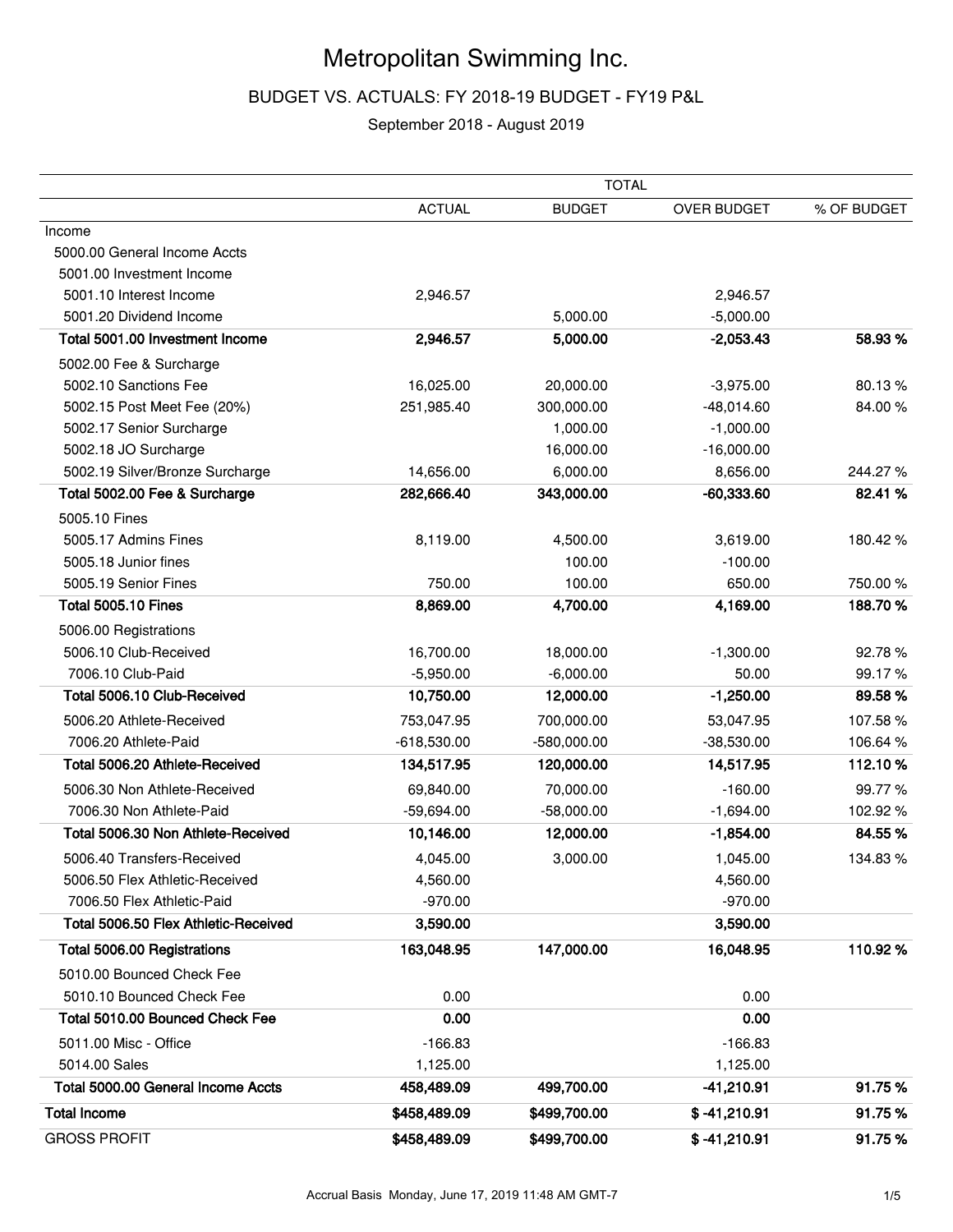|               | <b>TOTAL</b>                                                                      |                                                                                                                                                                                                           |                                                                                                                                                                                                                                                               |
|---------------|-----------------------------------------------------------------------------------|-----------------------------------------------------------------------------------------------------------------------------------------------------------------------------------------------------------|---------------------------------------------------------------------------------------------------------------------------------------------------------------------------------------------------------------------------------------------------------------|
| <b>ACTUAL</b> | <b>BUDGET</b>                                                                     | OVER BUDGET                                                                                                                                                                                               | % OF BUDGET                                                                                                                                                                                                                                                   |
|               |                                                                                   |                                                                                                                                                                                                           |                                                                                                                                                                                                                                                               |
|               |                                                                                   |                                                                                                                                                                                                           |                                                                                                                                                                                                                                                               |
|               |                                                                                   |                                                                                                                                                                                                           |                                                                                                                                                                                                                                                               |
| 14,200.00     | 20,000.00                                                                         | $-5,800.00$                                                                                                                                                                                               | 71.00%                                                                                                                                                                                                                                                        |
| 1,000.00      | 5,000.00                                                                          | $-4,000.00$                                                                                                                                                                                               | 20.00%                                                                                                                                                                                                                                                        |
| 24,400.00     | 30,000.00                                                                         | $-5,600.00$                                                                                                                                                                                               | 81.33%                                                                                                                                                                                                                                                        |
|               | 4,000.00                                                                          | $-4,000.00$                                                                                                                                                                                               |                                                                                                                                                                                                                                                               |
|               | 20,000.00                                                                         | $-20,000.00$                                                                                                                                                                                              |                                                                                                                                                                                                                                                               |
| 24,566.42     | 10,000.00                                                                         | 14,566.42                                                                                                                                                                                                 | 245.66%                                                                                                                                                                                                                                                       |
| 800.00        | 20,000.00                                                                         | $-19,200.00$                                                                                                                                                                                              | 4.00%                                                                                                                                                                                                                                                         |
| 6,757.84      | 5,000.00                                                                          | 1,757.84                                                                                                                                                                                                  | 135.16%                                                                                                                                                                                                                                                       |
| 1,000.00      | 5,000.00                                                                          | $-4,000.00$                                                                                                                                                                                               | 20.00%                                                                                                                                                                                                                                                        |
| 1,200.00      | 1,000.00                                                                          | 200.00                                                                                                                                                                                                    | 120.00%                                                                                                                                                                                                                                                       |
| 73,924.26     | 120,000.00                                                                        | $-46,075.74$                                                                                                                                                                                              | 61.60%                                                                                                                                                                                                                                                        |
| $-2,100.00$   |                                                                                   | $-2,100.00$                                                                                                                                                                                               |                                                                                                                                                                                                                                                               |
|               | $-2,075.00$                                                                       | 2,075.00                                                                                                                                                                                                  |                                                                                                                                                                                                                                                               |
| 2,000.00      | 2,000.00                                                                          | 0.00                                                                                                                                                                                                      | 100.00%                                                                                                                                                                                                                                                       |
| 2,000.00      |                                                                                   | 2,000.00                                                                                                                                                                                                  |                                                                                                                                                                                                                                                               |
| 1,900.00      | $-75.00$                                                                          |                                                                                                                                                                                                           | $-2,533.33%$                                                                                                                                                                                                                                                  |
|               |                                                                                   |                                                                                                                                                                                                           |                                                                                                                                                                                                                                                               |
|               |                                                                                   |                                                                                                                                                                                                           |                                                                                                                                                                                                                                                               |
|               |                                                                                   |                                                                                                                                                                                                           |                                                                                                                                                                                                                                                               |
|               |                                                                                   |                                                                                                                                                                                                           |                                                                                                                                                                                                                                                               |
|               |                                                                                   |                                                                                                                                                                                                           |                                                                                                                                                                                                                                                               |
|               |                                                                                   |                                                                                                                                                                                                           |                                                                                                                                                                                                                                                               |
|               |                                                                                   |                                                                                                                                                                                                           |                                                                                                                                                                                                                                                               |
|               |                                                                                   |                                                                                                                                                                                                           |                                                                                                                                                                                                                                                               |
|               |                                                                                   |                                                                                                                                                                                                           | 6.03%                                                                                                                                                                                                                                                         |
|               |                                                                                   |                                                                                                                                                                                                           |                                                                                                                                                                                                                                                               |
|               |                                                                                   |                                                                                                                                                                                                           | 8.85%                                                                                                                                                                                                                                                         |
|               |                                                                                   |                                                                                                                                                                                                           |                                                                                                                                                                                                                                                               |
|               |                                                                                   |                                                                                                                                                                                                           | 8.85%                                                                                                                                                                                                                                                         |
|               |                                                                                   |                                                                                                                                                                                                           | 50.21 %                                                                                                                                                                                                                                                       |
|               |                                                                                   |                                                                                                                                                                                                           |                                                                                                                                                                                                                                                               |
|               |                                                                                   |                                                                                                                                                                                                           | 20.00%                                                                                                                                                                                                                                                        |
|               |                                                                                   |                                                                                                                                                                                                           | 14.40%                                                                                                                                                                                                                                                        |
| 85,684.86     | 188,425.00                                                                        | -102,740.14                                                                                                                                                                                               | 45.47%                                                                                                                                                                                                                                                        |
| 206.11        |                                                                                   | 206.11                                                                                                                                                                                                    |                                                                                                                                                                                                                                                               |
| 5,390.29      | 15,000.00                                                                         | $-9,609.71$                                                                                                                                                                                               | 35.94 %                                                                                                                                                                                                                                                       |
| 1,782.78      | 3,000.00                                                                          | $-1,217.22$                                                                                                                                                                                               | 59.43%                                                                                                                                                                                                                                                        |
| 1,881.00      | 4,000.00                                                                          | $-2,119.00$                                                                                                                                                                                               | 47.03%                                                                                                                                                                                                                                                        |
| 3,245.00      | 4,000.00                                                                          | $-755.00$                                                                                                                                                                                                 | 81.13%                                                                                                                                                                                                                                                        |
| 12,505.18     | 26,000.00                                                                         | $-13,494.82$                                                                                                                                                                                              | 48.10%                                                                                                                                                                                                                                                        |
|               |                                                                                   |                                                                                                                                                                                                           |                                                                                                                                                                                                                                                               |
|               |                                                                                   |                                                                                                                                                                                                           |                                                                                                                                                                                                                                                               |
|               |                                                                                   |                                                                                                                                                                                                           |                                                                                                                                                                                                                                                               |
|               |                                                                                   |                                                                                                                                                                                                           |                                                                                                                                                                                                                                                               |
|               |                                                                                   |                                                                                                                                                                                                           | 43.67%                                                                                                                                                                                                                                                        |
|               |                                                                                   |                                                                                                                                                                                                           |                                                                                                                                                                                                                                                               |
|               | 4,644.00<br>4,644.00<br>4,644.00<br>4,016.60<br>1,200.00<br>9,860.60<br>10,480.00 | $-95,000.00$<br>7,000.00<br>35,000.00<br>2,000.00<br>25,000.00<br>77,000.00<br>1,500.00<br>52,500.00<br>52,500.00<br>8,000.00<br>2,000.00<br>6,000.00<br>68,500.00<br>20,000.00<br>20,000.00<br>24,000.00 | 1,975.00<br>95,000.00<br>$-7,000.00$<br>$-35,000.00$<br>$-2,000.00$<br>$-25,000.00$<br>$-72,356.00$<br>$-1,500.00$<br>$-47,856.00$<br>-47,856.00<br>$-3,983.40$<br>$-2,000.00$<br>$-4,800.00$<br>$-58,639.40$<br>$-20,000.00$<br>$-20,000.00$<br>$-13,520.00$ |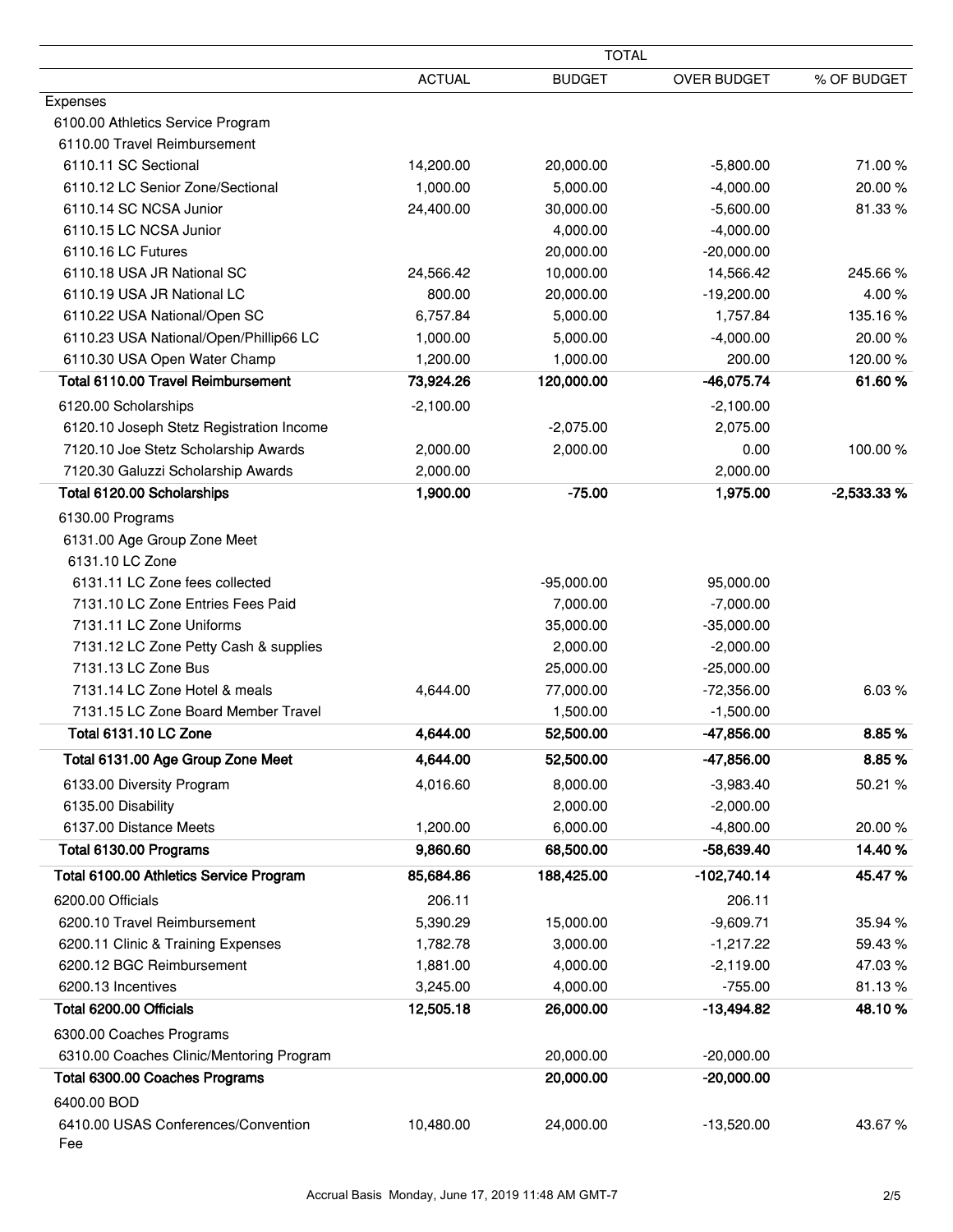|                                             |               | <b>TOTAL</b>  |                    |             |
|---------------------------------------------|---------------|---------------|--------------------|-------------|
|                                             | <b>ACTUAL</b> | <b>BUDGET</b> | <b>OVER BUDGET</b> | % OF BUDGET |
| 6410.20 Travel Expenses                     | 3,653.74      |               | 3,653.74           |             |
| 6410.30 Par Diem/Meals                      | 1,859.28      |               | 1,859.28           |             |
| <b>Total 6410.00 USAS</b>                   | 15,993.02     | 24,000.00     | $-8,006.98$        | 66.64 %     |
| <b>Conferences/Convention Fee</b>           |               |               |                    |             |
| 6411.00 EZ Conferences & Conventions        | 3,479.02      | 1,000.00      | 2,479.02           | 347.90%     |
| 6411.20 Lodging/Transpotation               | 1,950.85      | 4,000.00      | $-2,049.15$        | 48.77%      |
| 6411.30 Par Diem/Meals                      | 2,191.39      | 400.00        | 1,791.39           | 547.85%     |
| 6411.40 Eastern Zone Dues                   |               | 2,600.00      | $-2,600.00$        |             |
| Total 6411.00 EZ Conferences &              | 7,621.26      | 8,000.00      | $-378.74$          | 95.27%      |
| Conventions                                 |               |               |                    |             |
| 6420.00 BOD Travel Reimbursement            | 442.12        | 2,500.00      | $-2,057.88$        | 17.68%      |
| 6440.00 Committees                          |               |               |                    |             |
| 6441.00 Review Committee                    |               | 500.00        | $-500.00$          |             |
| Total 6440.00 Committees                    |               | 500.00        | $-500.00$          |             |
| 6450.00 BOD Misc Expenses                   | 2,306.63      |               | 2,306.63           |             |
| <b>Total 6400.00 BOD</b>                    | 26,363.03     | 35,000.00     | $-8,636.97$        | 75.32 %     |
| 6500.00 Clubs Recognition                   |               |               |                    |             |
| 6510.00 Club Excellence Program             | 32,200.00     | 40,000.00     | $-7,800.00$        | 80.50%      |
| Total 6500.00 Clubs Recognition             | 32,200.00     | 40,000.00     | $-7,800.00$        | 80.50%      |
| 6600.00 Administration & Operations         |               |               |                    |             |
| Support                                     |               |               |                    |             |
| 6601.00 Salary & Wages                      | 50,378.04     | 95,000.00     | $-44,621.96$       | 53.03%      |
| 6601.10 Payroll Tax                         | 574.61        | 11,000.00     | $-10,425.39$       | 5.22 %      |
| 6601.20 Workers Comp Insurance              | 1,024.27      | 3,000.00      | $-1,975.73$        | 34.14 %     |
| 6601.30 ADP Payroll Service Fee             | 742.18        | 1,000.00      | $-257.82$          | 74.22%      |
| Total 6601.00 Salary & Wages                | 52,719.10     | 110,000.00    | -57,280.90         | 47.93%      |
| 6605.00 IT Service Fee                      | 2,500.00      |               | 2,500.00           |             |
| 6605.10 Web Site ChargesB                   | 2,295.00      | 6,000.00      | $-3,705.00$        | 38.25 %     |
| Total 6605.00 IT Service Fee                | 4,795.00      | 6,000.00      | $-1,205.00$        | 79.92%      |
| 6606.00 SWIMS Stipends                      | 2,500.00      | 5,000.00      | $-2,500.00$        | 50.00%      |
| 6607.00 All Office Essential Supplies       | 742.91        | 4,000.00      | $-3,257.09$        | 18.57%      |
| 6607.10 Annual Membership/Program           | 662.11        | 500.00        | 162.11             | 132.42 %    |
| Dues                                        |               |               |                    |             |
| 6607.20 Printing/Ink/Paper                  | 359.06        | 500.00        | $-140.94$          | 71.81 %     |
| 6607.30 Postage/Mailing                     | 118.35        | 1,000.00      | $-881.65$          | 11.84%      |
| 6607.40 Misc Expenses                       | 87.86         | 500.00        | $-412.14$          | 17.57%      |
| Total 6607.00 All Office Essential Supplies | 1,970.29      | 6,500.00      | $-4,529.71$        | 30.31 %     |
| 6608.00 Operation Expenses                  |               |               |                    |             |
| 6608.10 Internet Expense                    | 1,764.30      | 2,500.00      | $-735.70$          | 70.57%      |
| 6608.20 Telephone                           | 594.92        | 1,500.00      | $-905.08$          | 39.66%      |
| 6608.30 Storage Room Rental                 | 134.00        | 1,250.00      | $-1,116.00$        | 10.72%      |
| 6608.50 Professional Service Fee            | 40,651.00     |               | 40,651.00          |             |
| 6608.60 Subscription Fee                    |               |               |                    |             |
| 6608.61 QB Monthly Fee(current)             | 142.11        | 600.00        | $-457.89$          | 23.69%      |
| 6608.62 QB Fee (old)                        | 11.45         |               | 11.45              |             |
| Total 6608.60 Subscription Fee              | 153.56        | 600.00        | $-446.44$          | 25.59%      |
| <b>Total 6608.00 Operation Expenses</b>     | 43,297.78     | 5,850.00      | 37,447.78          | 740.13%     |
| 6609.00 Office Equipment/Hardware           | 5,174.21      | 1,000.00      | 4,174.21           | 517.42%     |
|                                             |               |               |                    |             |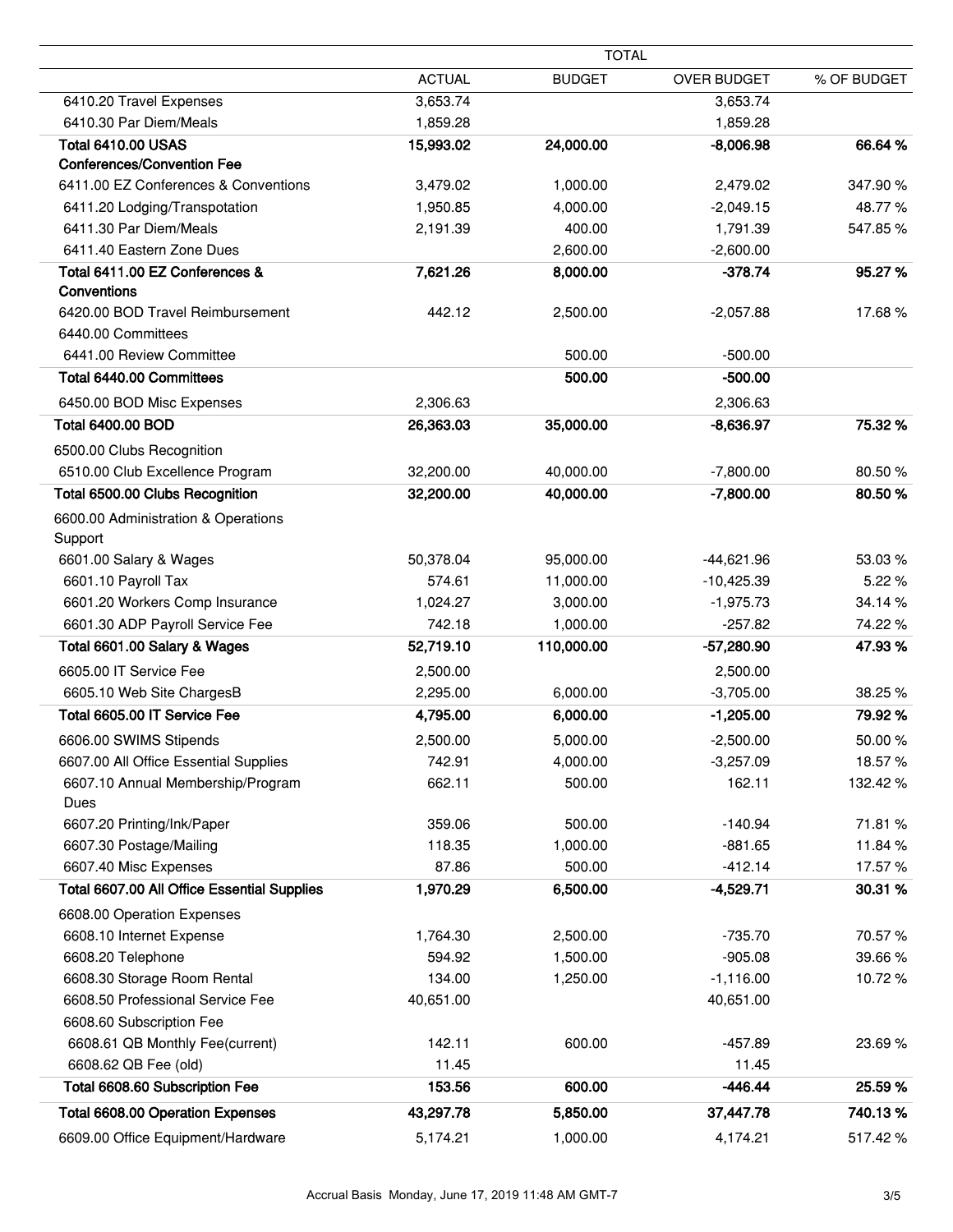|                                                       |               | <b>TOTAL</b>  |                    |             |
|-------------------------------------------------------|---------------|---------------|--------------------|-------------|
|                                                       | <b>ACTUAL</b> | <b>BUDGET</b> | <b>OVER BUDGET</b> | % OF BUDGET |
| 6610.00 Bank & Credit card expenses                   | 18,232.80     | 30,000.00     | $-11,767.20$       | 60.78%      |
| 6610.10 Bank Service Charge/Fee                       | 3,664.23      |               | 3,664.23           |             |
| Total 6610.00 Bank & Credit card expenses             | 21,897.03     | 30,000.00     | $-8,102.97$        | 72.99 %     |
| 6611.00 HOD/BOD Meetings                              | 1,101.18      |               | 1,101.18           |             |
| 6611.10 Refreshment - BOD/ LSC                        | 863.29        | 2,750.00      | $-1,886.71$        | 31.39%      |
| Total 6611.00 HOD/BOD Meetings                        | 1,964.47      | 2,750.00      | $-785.53$          | 71.44 %     |
| 6614.00 State Filing Fees                             | 0.00          | 100.00        | $-100.00$          | 0.00%       |
| 6615.00 Hall of Fame                                  |               |               |                    |             |
| 6615.10 Hall of Fame dinner payments                  |               | $-4,000.00$   | 4,000.00           |             |
| 6615.20 Hall of Fame Dinner - caterer                 |               | 3,000.00      | $-3,000.00$        |             |
| 6615.30 HOF - Display                                 | 5,000.00      | 5,000.00      | 0.00               | 100.00%     |
| Total 6615.00 Hall of Fame                            | 5,000.00      | 4,000.00      | 1,000.00           | 125.00 %    |
| 6630.00 Golden Goggles Dinners                        | 62.00         |               | 62.00              |             |
| 6630.10 Golden Goggles Dinner                         | 10,247.08     | 12,000.00     | $-1,752.92$        | 85.39%      |
| Total 6630.00 Golden Goggles Dinners                  | 10,309.08     | 12,000.00     | $-1,690.92$        | 85.91 %     |
| 6635.00 Donation -                                    |               | 5,000.00      | $-5,000.00$        |             |
| 6650.00 Metro Run Meets                               |               |               |                    |             |
| 6650.10 Sr. Mets SC                                   |               |               |                    |             |
| 6650.12 SrM - SC Meet Entries                         | $-20,115.55$  | $-20,000.00$  | $-115.55$          | 100.58%     |
| 6650.13 SrM - SC Admissions &                         | $-16,040.00$  | $-10,000.00$  | $-6,040.00$        | 160.40%     |
| Programs                                              |               |               |                    |             |
| 6690.11 SrM - SC Personnel/Admin/AO                   | 5,658.78      | 5,000.00      | 658.78             | 113.18%     |
| 6690.12 SrM - SC Pool rental                          | 14,000.00     | 17,000.00     | $-3,000.00$        | 82.35 %     |
| 6690.13 SrM - SC Officials<br>(Evaluator/MR/TLCJ)     | 916.26        | 1,250.00      | $-333.74$          | 73.30 %     |
| 6690.14 SrM - SC Refreshments                         | 3,403.28      | 3,000.00      | 403.28             | 113.44 %    |
| 6690.15 SrM - SC Awards                               | 936.79        | 875.00        | 61.79              | 107.06%     |
| 6690.16 SrM - SC Misc Supplies<br>Expenses            | 1,020.66      | 1,000.00      | 20.66              | 102.07%     |
| Total 6650.10 Sr. Mets SC                             | $-10,219.78$  | $-1,875.00$   | $-8,344.78$        | 545.05%     |
|                                                       |               |               |                    |             |
| 6650.20 Sr Mets - LC<br>6650.22 SrM - LC Meet Entries |               | $-20,000.00$  | 20,000.00          |             |
| 6650.23 SrM - LC Admission & Programs                 |               | $-10,000.00$  | 10,000.00          |             |
| 6690.21 SrM - LC Personnel/Admin/Ao                   | 629.50        | 4,000.00      | $-3,370.50$        | 15.74 %     |
| 6690.22 SrM - LC Pool Rental                          |               | 17,000.00     | $-17,000.00$       |             |
| 6690.23 SrM - LC                                      | 1,197.00      | 1,250.00      | $-53.00$           | 95.76 %     |
| Officials(Evaluator/MR/TLCJ)                          |               |               |                    |             |
| 6690.24 SrM - LC Refreshments                         | 151.75        | 3,000.00      | $-2,848.25$        | 5.06%       |
| 6690.25 SrM - LC Awards                               |               | 1,000.00      | $-1,000.00$        |             |
| 6690.26 SrM - LC Misc Supplies                        | 295.63        | 1,000.00      | $-704.37$          | 29.56 %     |
| Expenses                                              |               |               |                    |             |
| Total 6650.20 Sr Mets - LC                            | 2,273.88      | $-2,750.00$   | 5,023.88           | $-82.69%$   |
| 6650.40 Open Water                                    |               | 4,000.00      | $-4,000.00$        |             |
| 6650.60 Distance Meets                                | 4,800.00      |               | 4,800.00           |             |
| Total 6650.00 Metro Run Meets                         | $-3,145.90$   | $-625.00$     | $-2,520.90$        | 503.34 %    |
| Total 6600.00 Administration & Operations             | 146,481.06    | 187,575.00    | -41,093.94         | 78.09%      |
| Support                                               |               |               |                    |             |
| <b>Total Expenses</b>                                 | \$303,234.13  | \$497,000.00  | \$-193,765.87      | 61.01%      |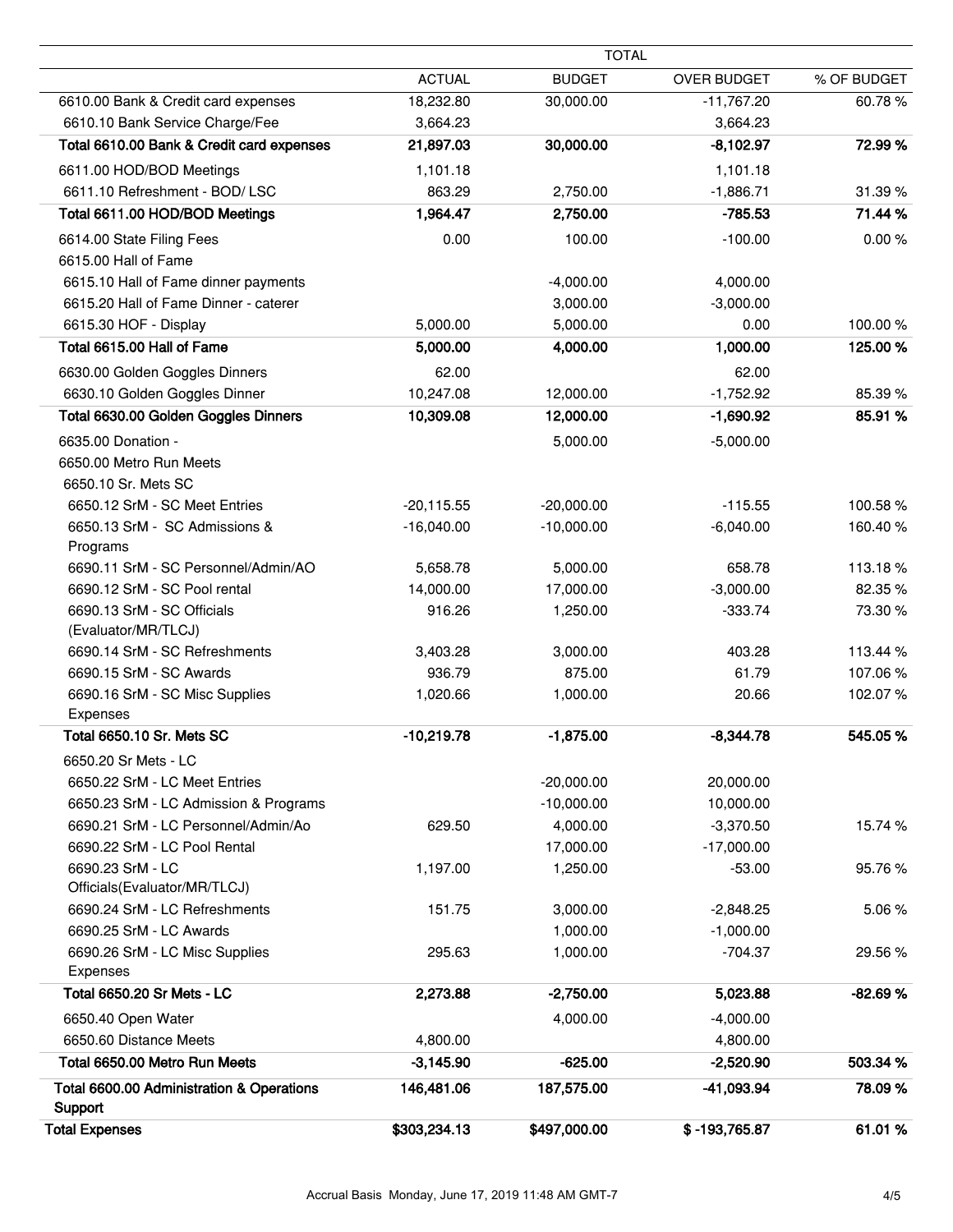|                             | <b>TOTAL</b>  |               |                    |             |  |  |  |
|-----------------------------|---------------|---------------|--------------------|-------------|--|--|--|
|                             | <b>ACTUAL</b> | <b>BUDGET</b> | <b>OVER BUDGET</b> | % OF BUDGET |  |  |  |
| NET OPERATING INCOME        | \$155,254.96  | \$2,700.00    | \$152,554.96       | 5,750.18%   |  |  |  |
| Other Expenses              |               |               |                    |             |  |  |  |
| 6700.00 Depreciation        | 781.47        |               | 781.47             |             |  |  |  |
| <b>Total Other Expenses</b> | \$781.47      | \$0.00        | \$781.47           | $0.00\%$    |  |  |  |
| <b>NET OTHER INCOME</b>     | $$ -781.47$   | \$0.00        | $$ -781.47$        | 0.00%       |  |  |  |
| <b>NET INCOME</b>           | \$154,473.49  | \$2,700.00    | \$151,773.49       | 5,721.24 %  |  |  |  |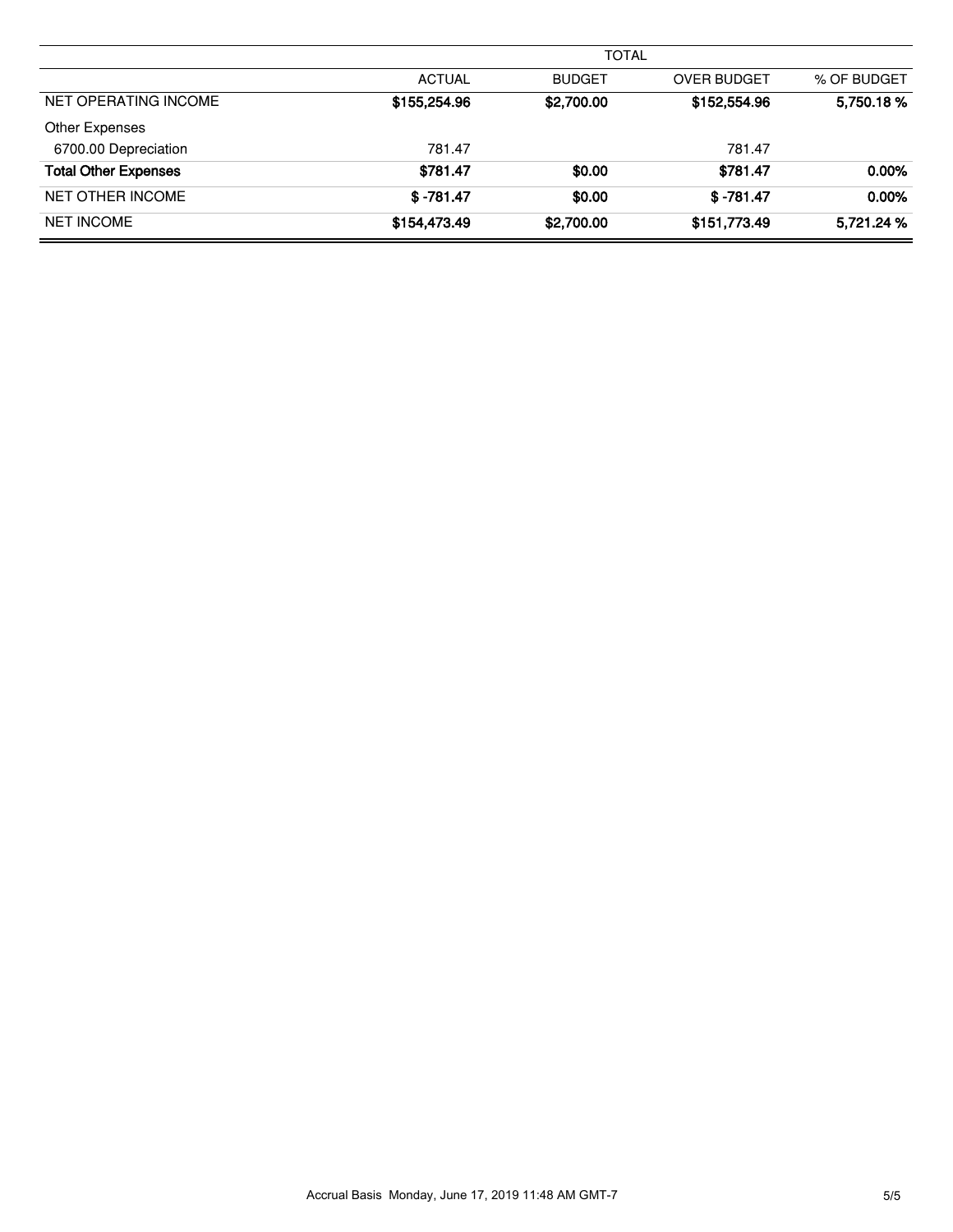# Metropolitan Swimming Inc.

### PROFIT AND LOSS

September 1, 2018 - June 17, 2019

|                                      |               | <b>TOTAL</b>                                               |
|--------------------------------------|---------------|------------------------------------------------------------|
|                                      |               | SEP 1, 2018 - JUN 17, 2019 SEP 1, 2017 - JUN 17, 2018 (PY) |
| Income                               |               |                                                            |
| 5000.00 General Income Accts         |               |                                                            |
| 5001.00 Investment Income            |               | 0.45                                                       |
| 5001.10 Interest Income              | 2,946.57      | 5,743.85                                                   |
| Total 5001.00 Investment Income      | 2,946.57      | 5,744.30                                                   |
| 5002.00 Fee & Surcharge              |               |                                                            |
| 5002.10 Sanctions Fee                | 16,025.00     | 5,975.00                                                   |
| 5002.15 Post Meet Fee (20%)          | 251,985.40    | 256,165.34                                                 |
| 5002.19 Silver/Bronze Surcharge      | 14,656.00     | 13,077.00                                                  |
| Total 5002.00 Fee & Surcharge        | 282,666.40    | 275,217.34                                                 |
| 5005.10 Fines                        |               |                                                            |
| 5005.17 Admins Fines                 | 8,119.00      | 766.00                                                     |
| 5005.19 Senior Fines                 | 750.00        |                                                            |
| Total 5005.10 Fines                  | 8,869.00      | 766.00                                                     |
| 5006.00 Registrations                |               |                                                            |
| 5006.10 Club-Received                | 16,700.00     | 16,250.00                                                  |
| 7006.10 Club-Paid                    | $-5,950.00$   | $-6,160.00$                                                |
| Total 5006.10 Club-Received          | 10,750.00     | 10,090.00                                                  |
| 5006.20 Athlete-Received             | 753,047.95    | 734,309.00                                                 |
| 7006.20 Athlete-Paid                 | $-618,530.00$ | $-607,617.00$                                              |
| Total 5006.20 Athlete-Received       | 134,517.95    | 126,692.00                                                 |
| 5006.30 Non Athlete-Received         | 69,840.00     | 72,450.00                                                  |
| 7006.30 Non Athlete-Paid             | $-59,694.00$  | $-61,360.00$                                               |
| Total 5006.30 Non Athlete-Received   | 10,146.00     | 11,090.00                                                  |
| 5006.40 Transfers-Received           | 4,045.00      | 3,945.00                                                   |
| 5006.50 Flex Athletic-Received       | 4,560.00      |                                                            |
| 7006.50 Flex Athletic-Paid           | $-970.00$     |                                                            |
| Total 5006.50 Flex Athletic-Received | 3,590.00      |                                                            |
| Total 5006.00 Registrations          | 163,048.95    | 151,817.00                                                 |
| 5010.00 Bounced Check Fee            |               |                                                            |
| 5010.10 Bounced Check Fee            | 0.00          | 50.00                                                      |
| Total 5010.00 Bounced Check Fee      | 0.00          | 50.00                                                      |
|                                      |               |                                                            |
| 5011.00 Misc - Office                | $-166.83$     | $-72.00$                                                   |
| 5014.00 Sales                        | 1,125.00      | 3,975.00                                                   |
| Total 5000.00 General Income Accts   | 458,489.09    | 437,497.64                                                 |
| <b>Total Income</b>                  | \$458,489.09  | \$437,497.64                                               |
| <b>GROSS PROFIT</b>                  | \$458,489.09  | \$437,497.64                                               |
| Expenses                             |               |                                                            |
| 6100.00 Athletics Service Program    |               |                                                            |
| 6110 Travel Program                  |               | $-5,923.92$                                                |
| 6110.00 Travel Reimbursement         |               | 5,923.92                                                   |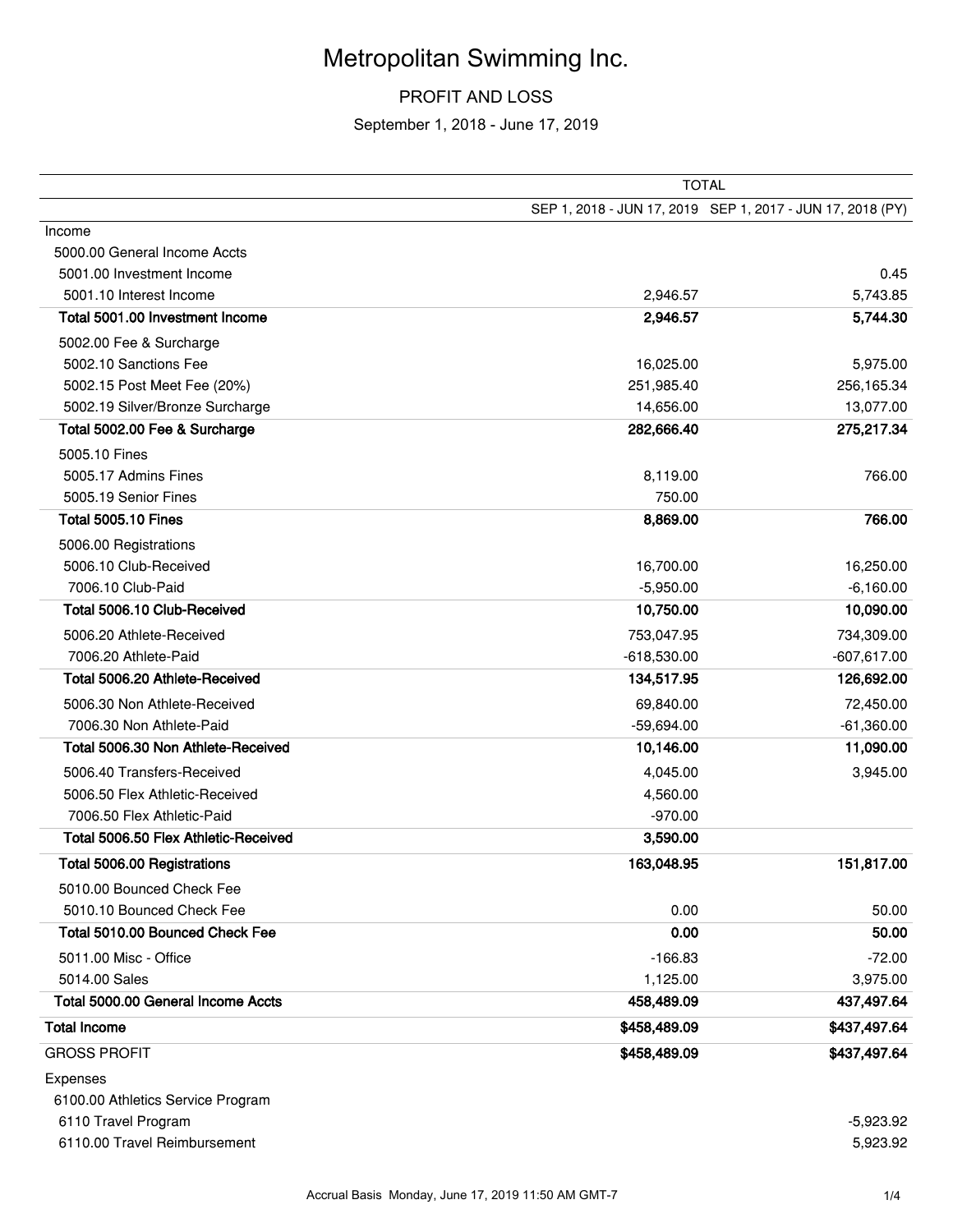|                                                                        |             | <b>TOTAL</b>                                               |
|------------------------------------------------------------------------|-------------|------------------------------------------------------------|
|                                                                        |             | SEP 1, 2018 - JUN 17, 2019 SEP 1, 2017 - JUN 17, 2018 (PY) |
| 6110.11 SC Sectional                                                   | 14,200.00   | 18,800.00                                                  |
| 6110.12 LC Senior Zone/Sectional                                       | 1,000.00    |                                                            |
| 6110.14 SC NCSA Junior                                                 | 24,400.00   | 30,800.00                                                  |
| 6110.18 USA JR National SC                                             | 24,566.42   | 10,262.58                                                  |
| 6110.19 USA JR National LC                                             | 800.00      |                                                            |
| 6110.22 USA National/Open SC                                           | 6,757.84    | 3,600.00                                                   |
| 6110.23 USA National/Open/Phillip66 LC                                 | 1,000.00    |                                                            |
| 6110.30 USA Open Water Champ                                           | 1,200.00    | 600.00                                                     |
| Total 6110.00 Travel Reimbursement                                     | 73,924.26   | 69,986.50                                                  |
| 6120.00 Scholarships                                                   | $-2,100.00$ | $-2,100.00$                                                |
| 6120.20 Galuzzi Scholarship In                                         |             | $-1,000.00$                                                |
| 7120.10 Joe Stetz Scholarship Awards                                   | 2,000.00    | 2,000.00                                                   |
| 7120.30 Galuzzi Scholarship Awards                                     | 2,000.00    |                                                            |
| Total 6120.00 Scholarships                                             | 1,900.00    | $-1,100.00$                                                |
|                                                                        |             |                                                            |
| 6130.00 Programs<br>6131.00 Age Group Zone Meet                        |             |                                                            |
| 6131.10 LC Zone                                                        |             |                                                            |
| 6131.11 LC Zone fees collected                                         |             | 675.28                                                     |
| 6131.12 LC Zone Entry fees                                             |             | 0.00                                                       |
| 7131.11 LC Zone Uniforms                                               |             | 0.00                                                       |
|                                                                        |             | 320.44                                                     |
| 7131.12 LC Zone Petty Cash & supplies<br>7131.14 LC Zone Hotel & meals |             | 0.00                                                       |
|                                                                        | 4,644.00    | 995.72                                                     |
| <b>Total 6131.10 LC Zone</b>                                           | 4,644.00    |                                                            |
| 6131.20 SC Zone                                                        |             |                                                            |
| 7131.24 SC Zone Hotel                                                  |             | $-675.28$                                                  |
| <b>Total 6131.20 SC Zone</b>                                           |             | $-675.28$                                                  |
| Total 6131.00 Age Group Zone Meet                                      | 4,644.00    | 320.44                                                     |
| 6133.00 Diversity Program                                              | 4,016.60    | $-356.52$                                                  |
| 6137.00 Distance Meets                                                 | 1,200.00    | 6,000.00                                                   |
| Total 6130.00 Programs                                                 | 9,860.60    | 5,963.92                                                   |
| Total 6100.00 Athletics Service Program                                | 85,684.86   | 68,926.50                                                  |
| 6200.00 Officials                                                      | 206.11      |                                                            |
| 6200.10 Travel Reimbursement                                           | 5,390.29    | 5,000.00                                                   |
| 6200.11 Clinic & Training Expenses                                     | 1,782.78    | 1,351.94                                                   |
| 6200.12 BGC Reimbursement                                              | 1,881.00    | 1,456.50                                                   |
| 6200.13 Incentives                                                     | 3,245.00    | 2,145.04                                                   |
| Total 6200.00 Officials                                                | 12,505.18   | 9,953.48                                                   |
|                                                                        |             |                                                            |
| 6400.00 BOD                                                            |             |                                                            |
| 6410.00 USAS Conferences/Convention Fee                                | 10,480.00   | 9,886.81                                                   |
| 6410.20 Travel Expenses                                                | 3,653.74    |                                                            |
| 6410.30 Par Diem/Meals                                                 | 1,859.28    |                                                            |
| Total 6410.00 USAS Conferences/Convention Fee                          | 15,993.02   | 9,886.81                                                   |
| 6411.00 EZ Conferences & Conventions                                   | 3,479.02    | 761.46                                                     |
| 6411.10 Eastern Zone Meeting Host -IN                                  |             | $-375.00$                                                  |
| 6411.11 Eastern Zone Meeting Host - OUT                                |             | 4,049.71                                                   |
| 6411.20 Lodging/Transpotation                                          | 1,950.85    | 4,051.76                                                   |
| 6411.30 Par Diem/Meals                                                 | 2,191.39    | 118.00                                                     |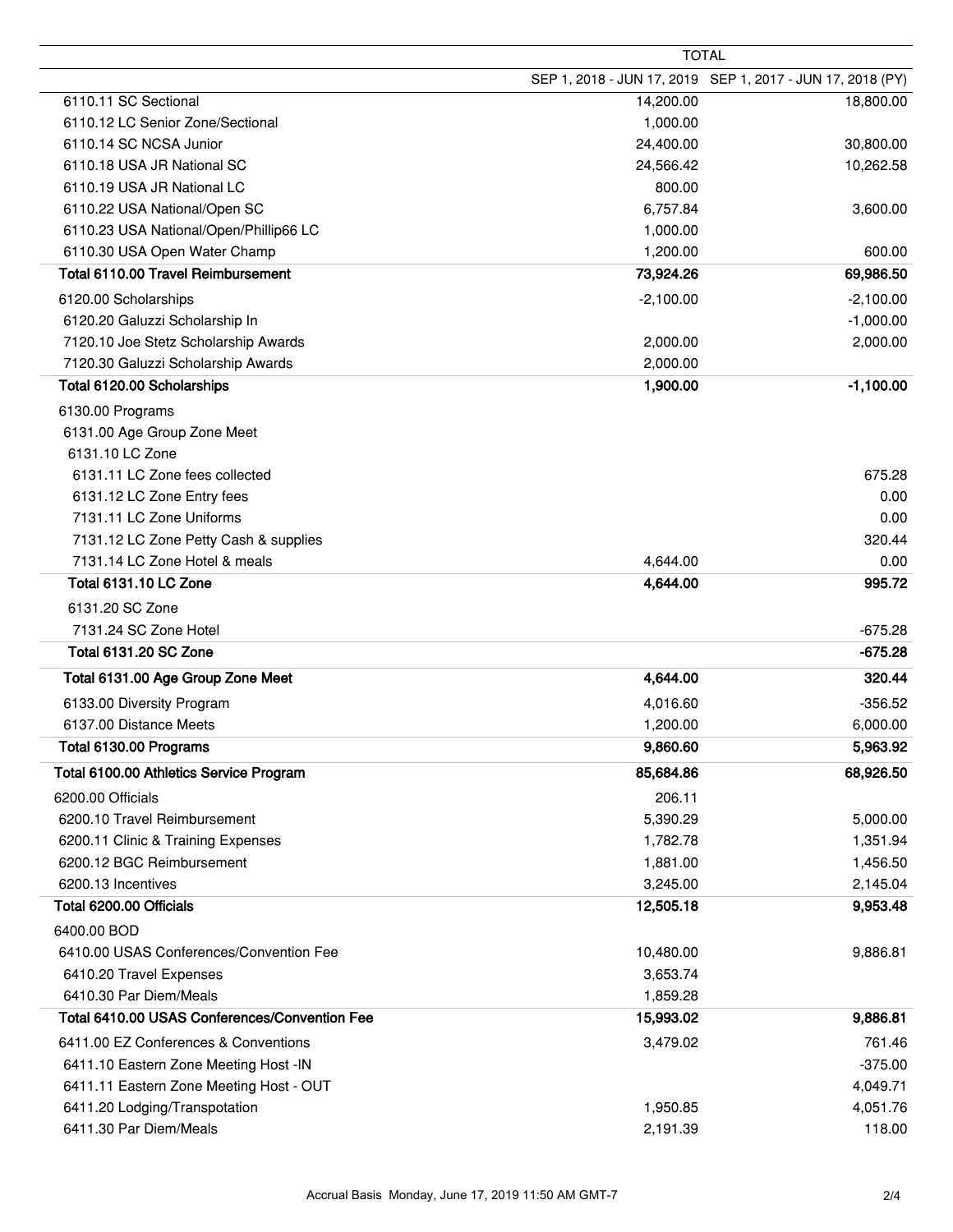|                                             |           | <b>TOTAL</b>                                               |
|---------------------------------------------|-----------|------------------------------------------------------------|
|                                             |           | SEP 1, 2018 - JUN 17, 2019 SEP 1, 2017 - JUN 17, 2018 (PY) |
| 6411.40 Eastern Zone Dues                   |           | 2,888.25                                                   |
| Total 6411.00 EZ Conferences & Conventions  | 7,621.26  | 11,494.18                                                  |
| 6420.00 BOD Travel Reimbursement            | 442.12    | 1,297.18                                                   |
| 6450.00 BOD Misc Expenses                   | 2,306.63  | 495.79                                                     |
| <b>Total 6400.00 BOD</b>                    | 26,363.03 | 23,173.96                                                  |
| 6500.00 Clubs Recognition                   |           |                                                            |
| 6510.00 Club Excellence Program             | 32,200.00 | 39,000.00                                                  |
| Total 6500.00 Clubs Recognition             | 32,200.00 | 39,000.00                                                  |
| 6600.00 Administration & Operations Support |           | 9.95                                                       |
| 6601.00 Salary & Wages                      | 50,378.04 | 48,052.37                                                  |
| 6601.10 Payroll Tax                         | 574.61    | 6,335.73                                                   |
| 6601.20 Workers Comp Insurance              | 1,024.27  | 6,097.57                                                   |
| 6601.30 ADP Payroll Service Fee             | 742.18    | 615.93                                                     |
| Total 6601.00 Salary & Wages                | 52,719.10 | 61,101.60                                                  |
| 6605.00 IT Service Fee                      | 2,500.00  | 4,500.00                                                   |
| 6605.10 Web Site ChargesB                   | 2,295.00  |                                                            |
| Total 6605.00 IT Service Fee                | 4,795.00  | 4,500.00                                                   |
| 6606.00 SWIMS Stipends                      | 2,500.00  | 2,500.00                                                   |
| 6607.00 All Office Essential Supplies       | 742.91    | 922.20                                                     |
| 6607.10 Annual Membership/Program Dues      | 662.11    | 329.11                                                     |
| 6607.20 Printing/Ink/Paper                  | 359.06    | 228.83                                                     |
| 6607.30 Postage/Mailing                     | 118.35    | 637.31                                                     |
| 6607.40 Misc Expenses                       | 87.86     | 983.82                                                     |
| Total 6607.00 All Office Essential Supplies | 1,970.29  | 3,101.27                                                   |
| 6608.00 Operation Expenses                  |           |                                                            |
| 6608.10 Internet Expense                    | 1,764.30  | 1,589.55                                                   |
| 6608.20 Telephone                           | 594.92    | 582.39                                                     |
| 6608.30 Storage Room Rental                 | 134.00    |                                                            |
| 6608.50 Professional Service Fee            | 40,651.00 | 13,450.00                                                  |
| 6608.60 Subscription Fee                    |           |                                                            |
| 6608.61 QB Monthly Fee(current)             | 142.11    | 69.65                                                      |
| 6608.62 QB Fee (old)                        | 11.45     | 19.90                                                      |
| Total 6608.60 Subscription Fee              | 153.56    | 89.55                                                      |
| <b>Total 6608.00 Operation Expenses</b>     | 43,297.78 | 15,711.49                                                  |
| 6609.00 Office Equipment/Hardware           | 5,174.21  | 572.53                                                     |
| 6610.00 Bank & Credit card expenses         | 18,232.80 | 22,971.17                                                  |
| 6610.10 Bank Service Charge/Fee             | 3,664.23  | 275.55                                                     |
| Total 6610.00 Bank & Credit card expenses   | 21,897.03 | 23,246.72                                                  |
| 6611.00 HOD/BOD Meetings                    | 1,101.18  | 483.68                                                     |
| 6611.10 Refreshment - BOD/ LSC              | 863.29    | 770.73                                                     |
| Total 6611.00 HOD/BOD Meetings              | 1,964.47  | 1,254.41                                                   |
| 6614.00 State Filing Fees                   | 0.00      |                                                            |
| 6615.00 Hall of Fame                        |           |                                                            |
| 6615.30 HOF - Display                       | 5,000.00  | 5,000.00                                                   |
| Total 6615.00 Hall of Fame                  | 5,000.00  | 5,000.00                                                   |
| 6630.00 Golden Goggles Dinners              | 62.00     |                                                            |
| 6630.10 Golden Goggles Dinner               | 10,247.08 |                                                            |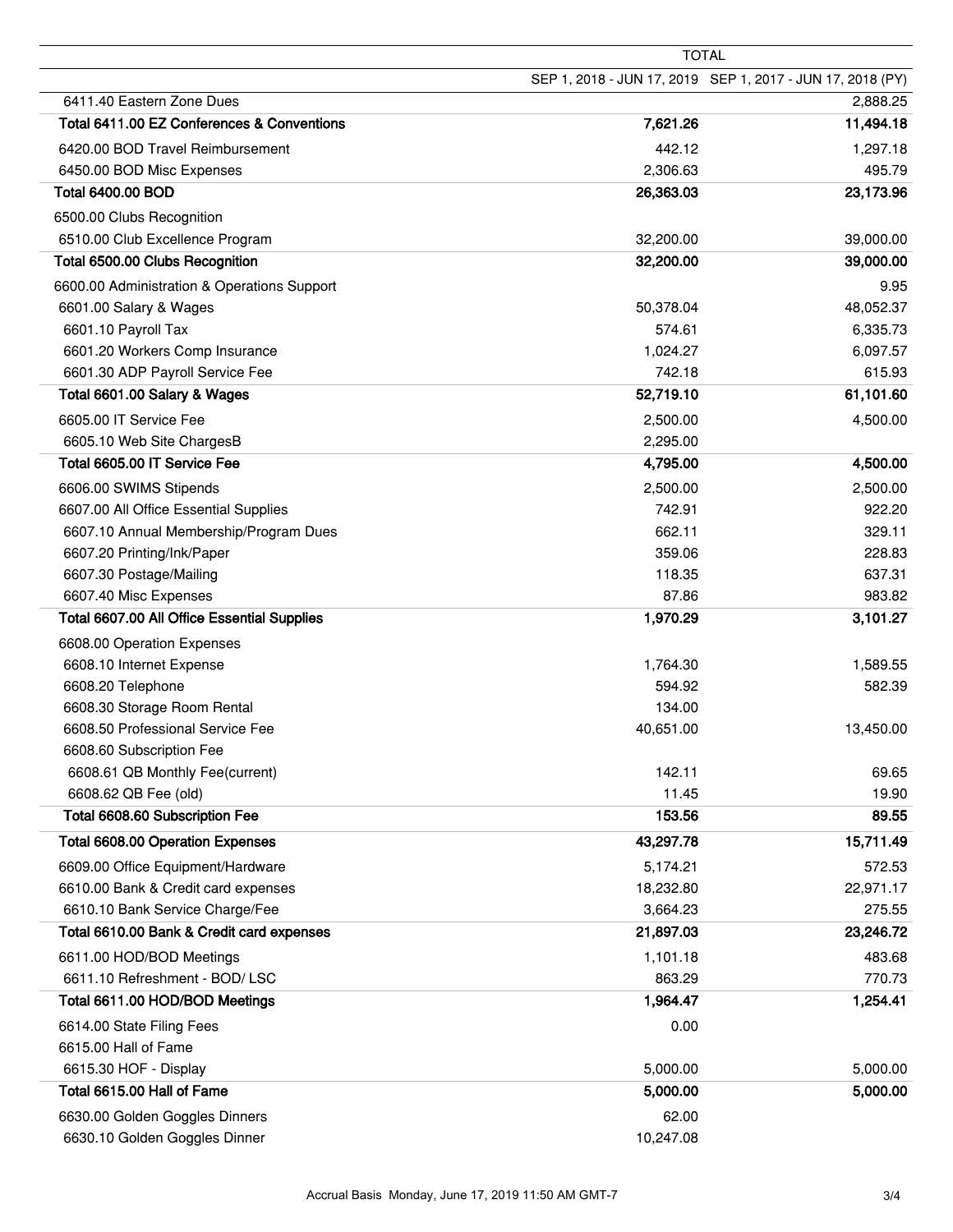|                                                   | <b>TOTAL</b> |                                                            |
|---------------------------------------------------|--------------|------------------------------------------------------------|
|                                                   |              | SEP 1, 2018 - JUN 17, 2019 SEP 1, 2017 - JUN 17, 2018 (PY) |
| Total 6630.00 Golden Goggles Dinners              | 10,309.08    |                                                            |
| 6640.00 Other Misc Expenses                       |              | 0.00                                                       |
| 6650.00 Metro Run Meets                           |              |                                                            |
| 6650.10 Sr. Mets SC                               |              |                                                            |
| 6650.12 SrM - SC Meet Entries                     | $-20,115.55$ | $-20,094.82$                                               |
| 6650.13 SrM - SC Admissions & Programs            | $-16,040.00$ | $-12,721.00$                                               |
| 6690.11 SrM - SC Personnel/Admin/AO               | 5,658.78     | 4,408.00                                                   |
| 6690.12 SrM - SC Pool rental                      | 14,000.00    | 17,720.00                                                  |
| 6690.13 SrM - SC Officials (Evaluator/MR/TLCJ)    | 916.26       | 954.00                                                     |
| 6690.14 SrM - SC Refreshments                     | 3,403.28     | 2,562.16                                                   |
| 6690.15 SrM - SC Awards                           | 936.79       | 851.18                                                     |
| 6690.16 SrM - SC Misc Supplies Expenses           | 1,020.66     | 1,000.00                                                   |
| Total 6650.10 Sr. Mets SC                         | $-10,219.78$ | $-5,320.48$                                                |
| 6650.20 Sr Mets - LC                              |              |                                                            |
| 6690.21 SrM - LC Personnel/Admin/Ao               | 629.50       |                                                            |
| 6690.23 SrM - LC Officials (Evaluator/MR/TLCJ)    | 1,197.00     |                                                            |
| 6690.24 SrM - LC Refreshments                     | 151.75       |                                                            |
| 6690.26 SrM - LC Misc Supplies Expenses           | 295.63       |                                                            |
| Total 6650.20 Sr Mets - LC                        | 2,273.88     |                                                            |
| 6650.60 Distance Meets                            | 4,800.00     |                                                            |
| Total 6650.00 Metro Run Meets                     | $-3,145.90$  | $-5,320.48$                                                |
| Total 6600.00 Administration & Operations Support | 146,481.06   | 111,677.49                                                 |
| <b>Total Expenses</b>                             | \$303,234.13 | \$252,731.43                                               |
| NET OPERATING INCOME                              | \$155,254.96 | \$184,766.21                                               |
| Other Expenses                                    |              |                                                            |
| 6700.00 Depreciation                              | 781.47       | 781.47                                                     |
| <b>Total Other Expenses</b>                       | \$781.47     | \$781.47                                                   |
| <b>NET OTHER INCOME</b>                           | $$ -781.47$  | $$ -781.47$                                                |
| <b>NET INCOME</b>                                 | \$154,473.49 | \$183,984.74                                               |

Ē,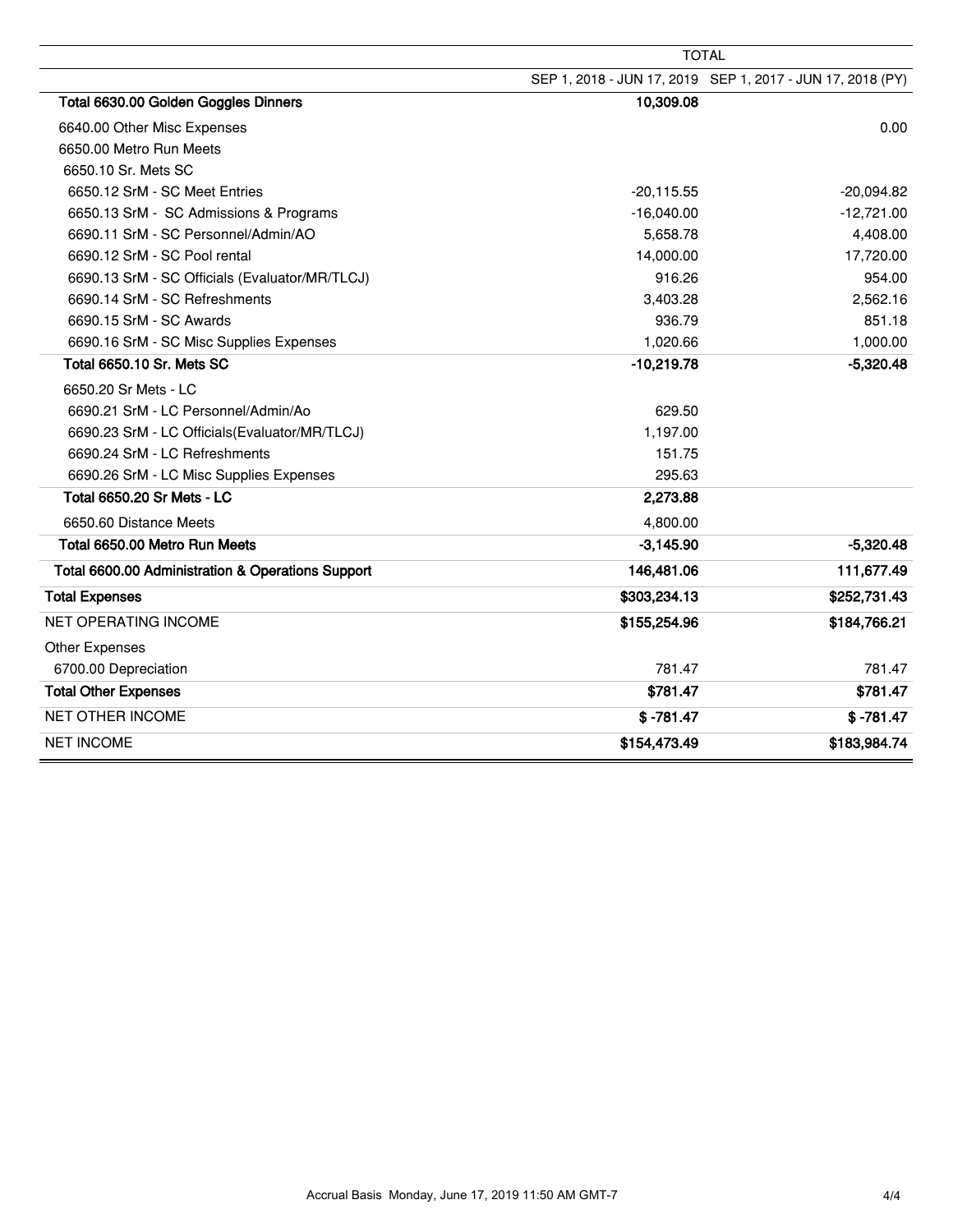LSC: MR

# USA Swimming, Inc.

# USA Swimming, Inc.

|             |                 |             |                |             |             | <b>Indiv</b>     | <b>Single</b>    |                                        |                  |                          |              |
|-------------|-----------------|-------------|----------------|-------------|-------------|------------------|------------------|----------------------------------------|------------------|--------------------------|--------------|
| <b>Club</b> | <b>Athletes</b> |             | Flex Outreach  | Seas 1      | Seas 2      | <b>Season</b>    |                  | <b>Meet Other NA Coaches Officials</b> |                  |                          | <b>Total</b> |
| <b>AGMV</b> | 107             | $\mathbf 0$ | 0              | $\pmb{0}$   | $\mathbf 0$ | $\pmb{0}$        | 0                | 4                                      | 11               | 8                        | 128          |
| <b>AGUA</b> | 398             | 0           | 0              | $\pmb{0}$   | $\pmb{0}$   | $\pmb{0}$        | 0                | 1                                      | 14               | 38                       | 447          |
| <b>APEX</b> | 82              | $\,0\,$     | 0              | 0           | $\pmb{0}$   | $\boldsymbol{0}$ | 0                | 0                                      | $\overline{2}$   | $\overline{2}$           | 86           |
| <b>ARMY</b> | $\overline{2}$  | 0           | 0              | 0           | $\pmb{0}$   | $\pmb{0}$        | $\mathbf 0$      | 0                                      | $\overline{2}$   | 0                        | 4            |
| <b>ASAP</b> | 45              | 0           | 0              | 0           | $\pmb{0}$   | $\pmb{0}$        | 0                | 0                                      | 1                | $\pmb{0}$                | 46           |
| <b>BAD</b>  | 144             | 0           | 0              | $\pmb{0}$   | $\pmb{0}$   | $\pmb{0}$        | $\mathbf 0$      | 1                                      | 13               | 8                        | 165          |
| <b>BGNW</b> | 254             | 0           | 0              | $\pmb{0}$   | $\pmb{0}$   | $\pmb{0}$        | 0                | 2                                      | $\overline{7}$   | 15                       | 276          |
| <b>BKR</b>  | 80              | 0           | 0              | 0           | $\pmb{0}$   | $\pmb{0}$        | $\mathbf 0$      | $\pmb{0}$                              | 5                | $\pmb{0}$                | 85           |
| CAS         | 23              | 0           | 14             | 0           | $\pmb{0}$   | $\pmb{0}$        | 0                | 0                                      | 4                | 1                        | 41           |
| <b>CENT</b> | 17              | 0           | 0              | 0           | $\pmb{0}$   | $\pmb{0}$        | 0                | 0                                      | 1                | 0                        | 18           |
| <b>CFB</b>  | 37              | $\,0\,$     | 0              | 0           | 0           | $\boldsymbol{0}$ | 0                | $\mathbf 0$                            | 2                | $\pmb{0}$                | 39           |
| <b>CFJV</b> | 79              | 0           | 0              | 0           | $\pmb{0}$   | $\pmb{0}$        | $\mathbf 0$      | 0                                      | 4                | $\overline{2}$           | 85           |
| <b>CIY</b>  | 108             | 0           | 0              | 0           | $\pmb{0}$   | $\pmb{0}$        | 0                | 0                                      | 4                | 4                        | 116          |
| COND        | 377             | 0           | 0              | $\pmb{0}$   | $\pmb{0}$   | $\pmb{0}$        | 0                | 3                                      | 25               | 14                       | 413          |
| <b>CSDC</b> | 172             | 0           | 0              | $\pmb{0}$   | $\pmb{0}$   | $\pmb{0}$        | 0                | $\pmb{0}$                              | 11               | $\pmb{0}$                | 183          |
| <b>DVWM</b> | 27              | 0           | 0              | 0           | $\pmb{0}$   | $\pmb{0}$        | $\mathbf 0$      | 1                                      | $\mathbf 1$      | 0                        | 29           |
| <b>EAST</b> | 307             | 0           | 0              | 0           | $\pmb{0}$   | $\pmb{0}$        | $\mathbf 0$      | 11                                     | 15               | 7                        | 335          |
| <b>EHY</b>  | 91              | 0           | 0              | 0           | $\pmb{0}$   | $\pmb{0}$        | 0                | $\pmb{0}$                              | 5                | 0                        | 96           |
| FA          | 119             | $\,0\,$     | 0              | 0           | $\pmb{0}$   | $\pmb{0}$        | 0                | $\pmb{0}$                              | $\,6$            | $\pmb{0}$                | 125          |
| <b>FAST</b> | 6               | 0           | 0              | 0           | $\pmb{0}$   | $\pmb{0}$        | $\mathbf 0$      | 0                                      | 1                | 1                        | $\, 8$       |
| <b>FLY</b>  | 114             | 0           | 0              | 0           | $\pmb{0}$   | $\pmb{0}$        | 0                | 7                                      | 9                | 10                       | 137          |
| <b>FREE</b> | 196             | 0           | 0              | $\pmb{0}$   | $\pmb{0}$   | $\pmb{0}$        | $\mathbf 0$      | 1                                      | $\,6$            | $\sqrt{3}$               | 206          |
| <b>GAEL</b> | 146             | 0           | 0              | $\pmb{0}$   | $\pmb{0}$   | $\pmb{0}$        | 0                | 0                                      | 7                | 4                        | 156          |
| <b>GATE</b> | 32              | 0           | 0              | 0           | $\pmb{0}$   | $\pmb{0}$        | $\mathbf 0$      | 0                                      | 3                | $\pmb{0}$                | 35           |
| <b>HAA</b>  | 155             | $\,0\,$     | 0              | 0           | 0           | 0                | 0                | 7                                      | 12               | 12                       | 184          |
| <b>HDRO</b> | 0               | $\mathbf 0$ | 0              | $\mathbf 0$ | $\mathbf 0$ | 0                | $\Omega$         | 1                                      | 1                | $\pmb{0}$                | 1            |
| <b>HES</b>  | 62              | $\pmb{0}$   | $\pmb{0}$      | $\pmb{0}$   | $\mathbf 0$ | $\mathbf 0$      | $\pmb{0}$        | $\pmb{0}$                              | $\mathbf 5$      | $\mathbf 0$              | 67           |
| HS          | 23              | 12          | $\pmb{0}$      | $\pmb{0}$   | $\pmb{0}$   | $\mathbf 0$      | $\boldsymbol{0}$ | $\pmb{0}$                              | $\,6$            | 0                        | 41           |
| <b>HVD</b>  | 162             | $\pmb{0}$   | 1              | $\pmb{0}$   | $\pmb{0}$   | $\pmb{0}$        | $\pmb{0}$        | 1                                      | 10               | 5                        | 179          |
| <b>HYB</b>  | 159             | $\pmb{0}$   | 0              | $\pmb{0}$   | $\pmb{0}$   | $\pmb{0}$        | $\pmb{0}$        | $\pmb{0}$                              | 8                | 0                        | 167          |
| IA          | 267             | $\mathbf 0$ | $\pmb{0}$      | $\pmb{0}$   | $\pmb{0}$   | $\pmb{0}$        | $\pmb{0}$        | $\pmb{0}$                              | $\boldsymbol{9}$ | $\overline{\mathcal{A}}$ | 280          |
| <b>JCCT</b> | 67              | $\pmb{0}$   | $\pmb{0}$      | $\pmb{0}$   | $\pmb{0}$   | $\pmb{0}$        | $\pmb{0}$        | $\pmb{0}$                              | $\sqrt{5}$       | 0                        | 72           |
| <b>KBM</b>  | $\mathbf 0$     | $\pmb{0}$   | 44             | 0           | $\pmb{0}$   | $\pmb{0}$        | 0                | $\pmb{0}$                              | 3                | 7                        | 53           |
| LBA         | 182             | $\,0\,$     | $\pmb{0}$      | $\pmb{0}$   | $\pmb{0}$   | $\pmb{0}$        | $\pmb{0}$        | $\pmb{0}$                              | 10               | 1                        | 193          |
| <b>LGAC</b> | 193             | $\pmb{0}$   | $\overline{c}$ | $\mathbf 0$ | $\pmb{0}$   | $\pmb{0}$        | $\pmb{0}$        | $\pmb{0}$                              | $\,$ 5 $\,$      | 1                        | 201          |
| <b>LIAC</b> | 732             | $\,0\,$     | $\pmb{0}$      | $\pmb{0}$   | $\pmb{0}$   | $\pmb{0}$        | $\pmb{0}$        | $\ensuremath{\mathsf{3}}$              | 23               | 42                       | 798          |
| LIE         | 522             | $\,0\,$     | $\pmb{0}$      | $\pmb{0}$   | $\pmb{0}$   | $\pmb{0}$        | $\pmb{0}$        | $\pmb{0}$                              | 14               | 23                       | 556          |
| <b>LIFE</b> | 163             | $\pmb{0}$   | 0              | $\pmb{0}$   | $\pmb{0}$   | $\pmb{0}$        | $\pmb{0}$        | $\pmb{0}$                              | $\,6$            | $\pmb{0}$                | 169          |
|             |                 |             |                |             |             |                  |                  |                                        |                  |                          |              |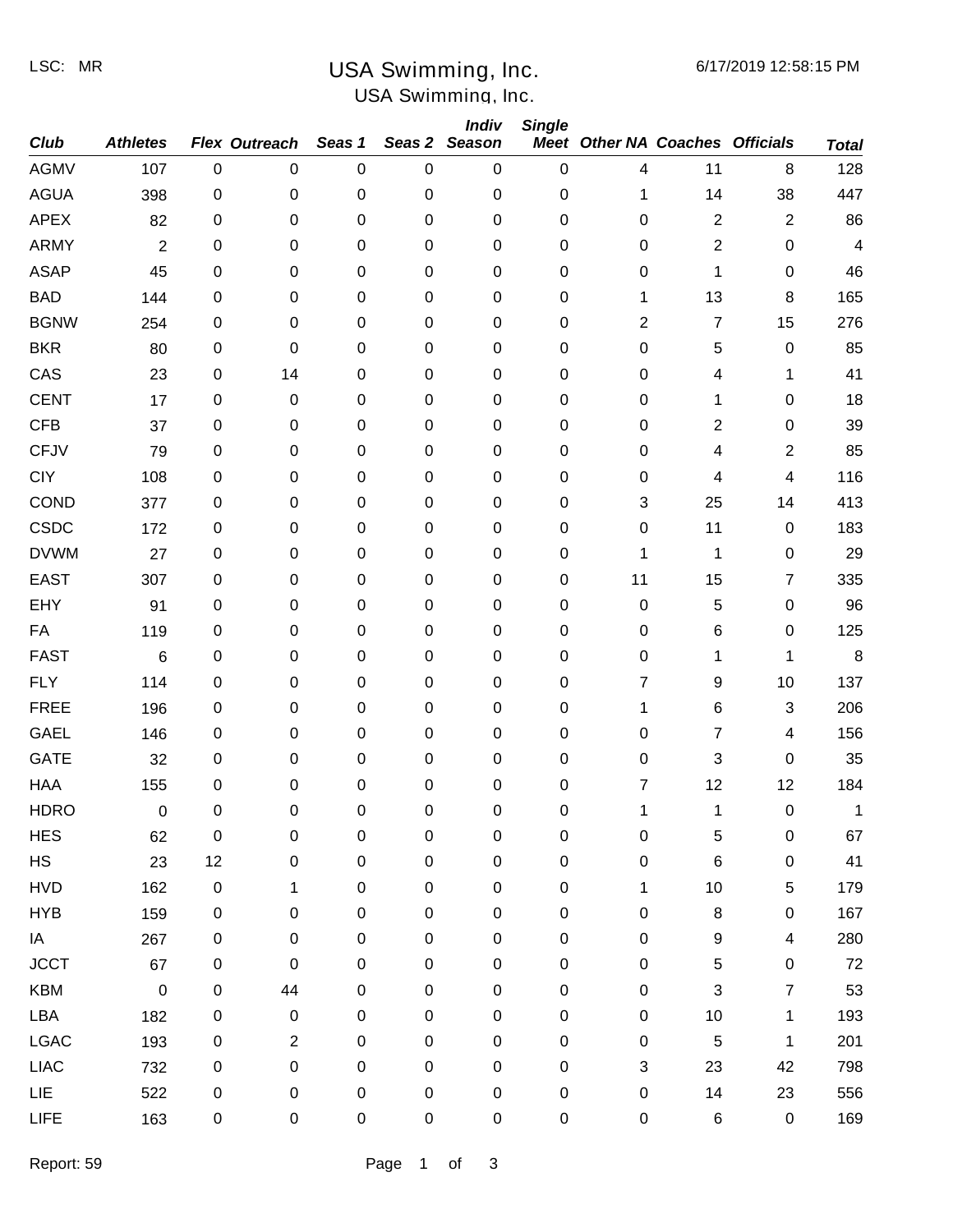LSC: MR

# USA Swimming, Inc.

# USA Swimming, Inc.

|             |                 |           |                |             |             | <b>Indiv</b>     | <b>Single</b> |                                        |                           |              |              |
|-------------|-----------------|-----------|----------------|-------------|-------------|------------------|---------------|----------------------------------------|---------------------------|--------------|--------------|
| <b>Club</b> | <b>Athletes</b> |           | Flex Outreach  | Seas 1      | Seas 2      | <b>Season</b>    |               | <b>Meet Other NA Coaches Officials</b> |                           |              | <b>Total</b> |
| <b>LSA</b>  | 15              | 117       | $\mathbf 0$    | $\pmb{0}$   | $\mathbf 0$ | $\boldsymbol{0}$ | 0             | 0                                      | $\overline{2}$            | $\pmb{0}$    | 134          |
| <b>MAKO</b> | 128             | $\,0\,$   | 0              | 0           | $\pmb{0}$   | $\pmb{0}$        | 0             | 0                                      | 8                         | 1            | 137          |
| <b>MCBY</b> | 39              | 0         | 0              | 0           | $\pmb{0}$   | $\pmb{0}$        | 0             | 0                                      | $\overline{2}$            | $\pmb{0}$    | 41           |
| <b>MHHW</b> | 17              | 5         | 54             | 0           | $\pmb{0}$   | $\pmb{0}$        | 0             | 0                                      | 5                         | $\pmb{0}$    | 81           |
| <b>MPNY</b> | 107             | $\,0\,$   | 0              | 0           | $\pmb{0}$   | $\pmb{0}$        | 0             | 0                                      | 5                         | 1            | 113          |
| <b>MWDA</b> | 64              | 0         | 0              | 0           | $\pmb{0}$   | $\pmb{0}$        | $\mathbf 0$   | 1                                      | 10                        | 6            | 78           |
| <b>NBS</b>  | 75              | 0         | 0              | 0           | $\pmb{0}$   | $\pmb{0}$        | 0             | 1                                      | 8                         | 7            | 91           |
| <b>NCAC</b> | 17              | $\,0\,$   | 0              | 0           | $\pmb{0}$   | $\pmb{0}$        | 0             | 0                                      | $\mathbf 0$               | $\pmb{0}$    | 17           |
| <b>NDAC</b> | 104             | 17        | 0              | 0           | $\pmb{0}$   | $\pmb{0}$        | 0             | 1                                      | 10                        | 9            | 139          |
| <b>NFS</b>  | 25              | $\pmb{0}$ | 0              | 0           | $\pmb{0}$   | $\pmb{0}$        | 0             | 1                                      | 8                         | 4            | 36           |
| <b>NRYS</b> | $\overline{2}$  | 0         | 0              | 0           | $\pmb{0}$   | $\pmb{0}$        | 0             | 0                                      | $\pmb{0}$                 | 0            | 2            |
| <b>NYAC</b> | 72              | $\,0\,$   | 0              | 0           | $\pmb{0}$   | $\pmb{0}$        | 0             | 0                                      | $\overline{2}$            | $\pmb{0}$    | 74           |
| <b>NYCC</b> | 101             | $\pmb{0}$ | 0              | 0           | $\pmb{0}$   | $\pmb{0}$        | 0             | 0                                      | 3                         | 1            | 105          |
| <b>NYCP</b> | 28              | 0         | 6              | 0           | $\pmb{0}$   | $\pmb{0}$        | $\mathbf 0$   | 0                                      | 5                         | $\pmb{0}$    | 39           |
| <b>NYSA</b> | 268             | 0         | 0              | 0           | $\pmb{0}$   | $\pmb{0}$        | 0             | 3                                      | 13                        | 16           | 299          |
| <b>OSAW</b> | $\pmb{0}$       | 51        | 0              | 0           | $\pmb{0}$   | $\pmb{0}$        | 0             | 0                                      | $\ensuremath{\mathsf{3}}$ | $\pmb{0}$    | 54           |
| PAC         | 125             | 17        | 0              | 0           | $\pmb{0}$   | $\pmb{0}$        | 0             | 1                                      | 9                         | 11           | 162          |
| <b>PATS</b> | 192             | $\pmb{0}$ | 0              | 0           | $\pmb{0}$   | $\pmb{0}$        | 0             | 1                                      | 13                        | 15           | 219          |
| <b>PBAC</b> | 100             | 0         | 0              | 0           | $\pmb{0}$   | $\pmb{0}$        | 0             | 0                                      | 5                         | $\mathbf{2}$ | 107          |
| QNS         | 157             | 0         | 0              | 0           | $\pmb{0}$   | $\pmb{0}$        | 0             | 0                                      | 3                         | $\pmb{0}$    | 160          |
| <b>RA</b>   | 147             | $\pmb{0}$ | 0              | 0           | $\pmb{0}$   | $\pmb{0}$        | 0             | 0                                      | 6                         | 5            | 156          |
| <b>RED</b>  | 36              | 0         | 26             | 0           | $\pmb{0}$   | $\pmb{0}$        | $\mathbf 0$   | 0                                      | 3                         | $\pmb{0}$    | 65           |
| <b>RFAC</b> | 44              | 0         | 0              | 0           | $\pmb{0}$   | $\pmb{0}$        | 0             | 2                                      | 4                         | 6            | 56           |
| <b>RIST</b> | 29              | 1         | 0              | 0           | $\pmb{0}$   | 0                | 0             | $\pmb{0}$                              | 5                         | $\pmb{0}$    | 35           |
| <b>RYE</b>  | 0               | 0         | 0              | 0           | $\mathbf 0$ | 0                | 0             | 0                                      | 3                         | 1            | 3            |
| <b>SHY</b>  | 45              | 0         | 0              | $\mathbf 0$ | 0           | 0                | 0             | 0                                      | 2                         | 0            | 47           |
| <b>SMC</b>  | 150             | $\pmb{0}$ | 0              | $\pmb{0}$   | $\pmb{0}$   | $\pmb{0}$        | 0             | $\pmb{0}$                              | 10                        | 4            | 162          |
| <b>SPAR</b> | 42              | 1         | $\pmb{0}$      | $\pmb{0}$   | $\mathbf 0$ | $\pmb{0}$        | $\pmb{0}$     | $\pmb{0}$                              | $\mathbf{1}$              | 0            | 44           |
| SS          | 28              | 0         | 0              | 0           | $\pmb{0}$   | 0                | $\pmb{0}$     | $\pmb{0}$                              | $\ensuremath{\mathsf{3}}$ | 0            | 31           |
| <b>SSC</b>  | 308             | 5         | 0              | 0           | $\pmb{0}$   | $\pmb{0}$        | $\pmb{0}$     | 9                                      | 13                        | 16           | 346          |
| <b>SSL</b>  | 99              | 0         | 0              | 0           | $\pmb{0}$   | $\pmb{0}$        | $\pmb{0}$     | $\pmb{0}$                              | $\,6$                     | $\pmb{0}$    | 105          |
| <b>ST</b>   | 66              | 0         | 0              | $\pmb{0}$   | $\pmb{0}$   | $\pmb{0}$        | $\pmb{0}$     | $\pmb{0}$                              | 1                         | $\pmb{0}$    | 67           |
| <b>TRI</b>  | 296             | 1         | 0              | $\pmb{0}$   | $\pmb{0}$   | $\pmb{0}$        | 0             | $\overline{c}$                         | 18                        | 10           | 324          |
| <b>TRS</b>  | 74              | 0         | 0              | 0           | $\pmb{0}$   | $\pmb{0}$        | $\pmb{0}$     | $\mathbf{2}$                           | $\sqrt{3}$                | 3            | 80           |
| <b>TS</b>   | 209             | 0         | 0              | 0           | $\pmb{0}$   | $\pmb{0}$        | $\pmb{0}$     | $\pmb{0}$                              | 13                        | 1            | 222          |
| <b>TSC</b>  | $\, 8$          | $\,0\,$   | $\overline{2}$ | $\pmb{0}$   | $\pmb{0}$   | $\pmb{0}$        | $\pmb{0}$     | 1                                      | $\sqrt{3}$                | $\pmb{0}$    | 13           |
| <b>TVSC</b> | 224             | 0         | 0              | $\pmb{0}$   | $\pmb{0}$   | $\pmb{0}$        | $\pmb{0}$     | 6                                      | 15                        | 18           | 262          |
| UN          | 206             | 0         | 33             | 0           | $\pmb{0}$   | 0                | $\pmb{0}$     | 8                                      | 48                        | 29           | 316          |